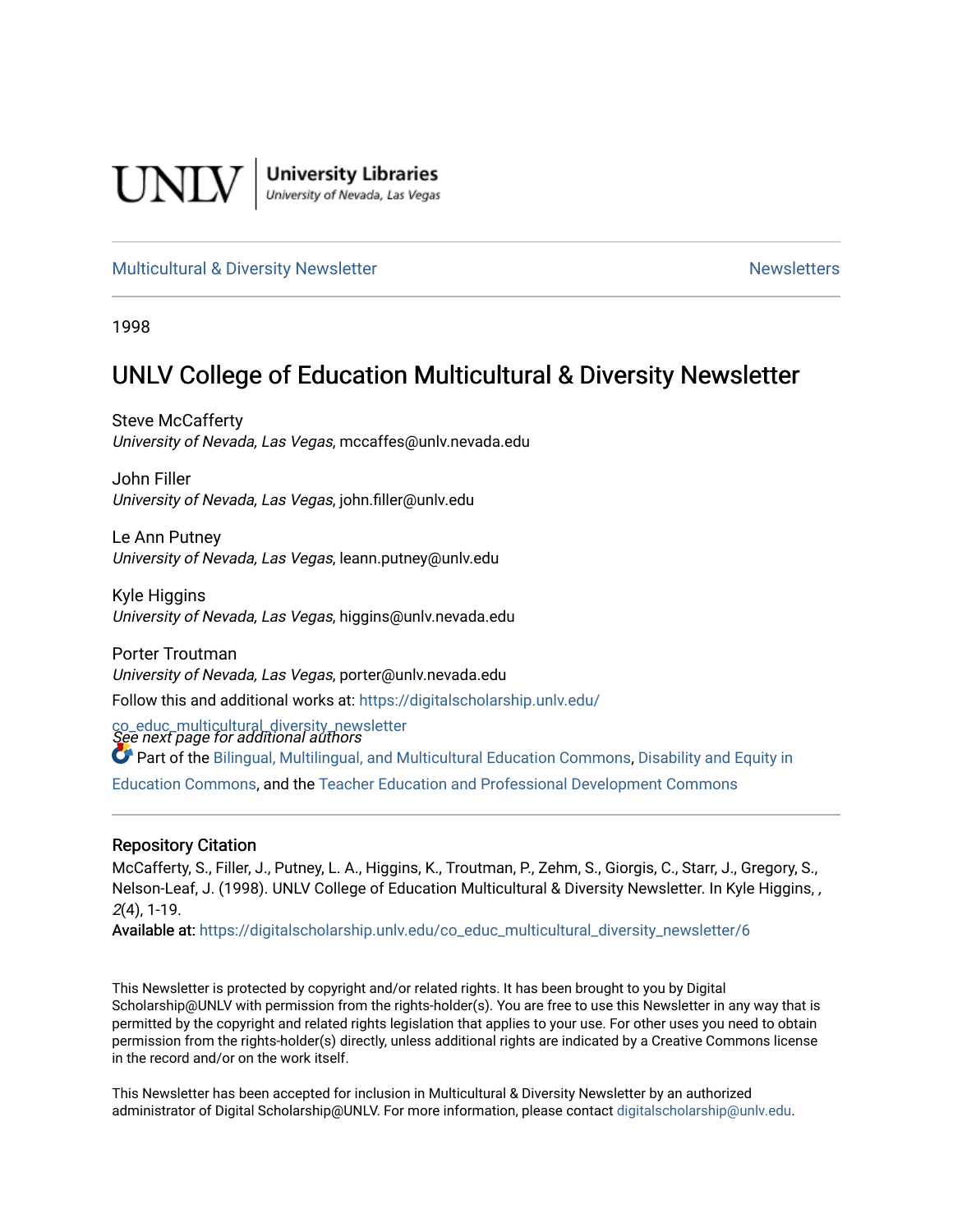## Authors

Steve McCafferty, John Filler, Le Ann Putney, Kyle Higgins, Porter Troutman, Stanley Zehm, Cyndi Giorgis, Jack Starr, Sheila Gregory, and Joyce Nelson-Leaf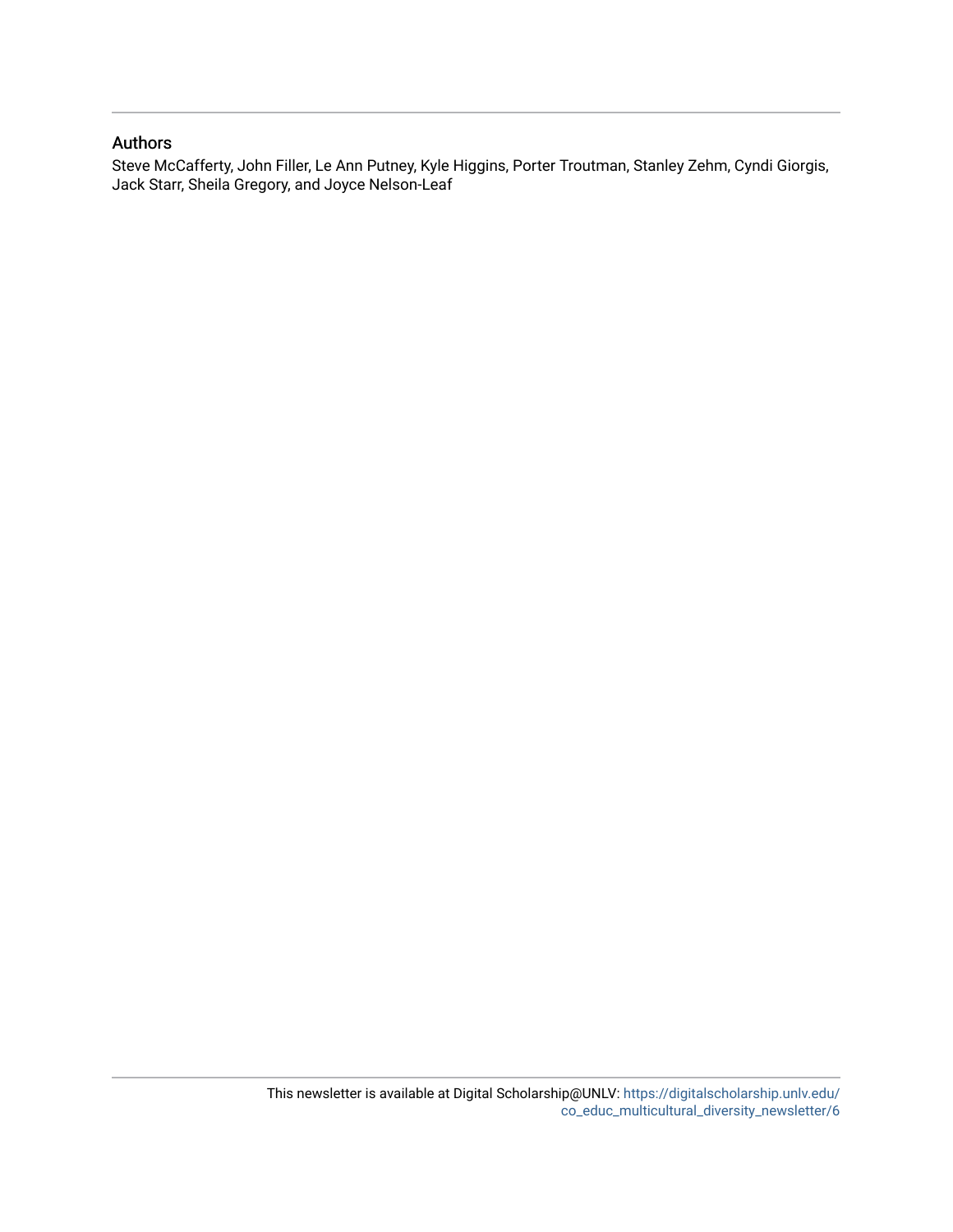

# **UNLV COLLEGE OF EDUCATION Multicultural & Diversity Newsletter**

Published by the Multicultural & Diversity Committee Volume 2, Issue Number 4, 1998

Members of the Multicultural & Diversity Committee:

Steve McCafferty, John Filler, Nancy Gallavan (Co-chair), LeAnn Putney, Kyle Higgins, Porter Troutman (Co-chair), Stanley Zehm, Cyndi Giorgis, Jack Starr, Sheila Gregory, and Joyce Nelson-Leaf

Kyle Higgins, Editor

\*\*\*This newsletter is published twice a semester. All contributions are welcome and should be addressed to Kyle Higgins, 895-1102, email: higgins@nevada.edu. \*\*\*

# **WORLD WIDE WEB**

a wealth of information

The World Wide Web has become one of the best resources concerning diversity issues. Here are some particularly interesting sites---please share your favorites:.

The Library of Congress

http://lcweb2.loc.gov/

Black History Materials on-line exhibit at the Library of Congress http://www.loc.gov/exhibits/african/intro.html

Vibe

•

•

http://www.vibe.com/

Yahoo Gay, Lesbian & Bisexual Resources

http://www.yahoo.com/Society and Culture/Gays Lesbians and Bisexuals/ Latino Web

http://www.catalog.com/favision/latnoweb

Index of Native American Resources

http:/hanksville.phast.umass.edu/misc/NAresources.html

Caribbean Cultural Center

http://www.artswire.org/Artswire/www.caribctr/home.html

Asian American Resources

http://www.mit.edu:8001/afs/athena.mit.edu/user/ilr/irie/www/aar.html

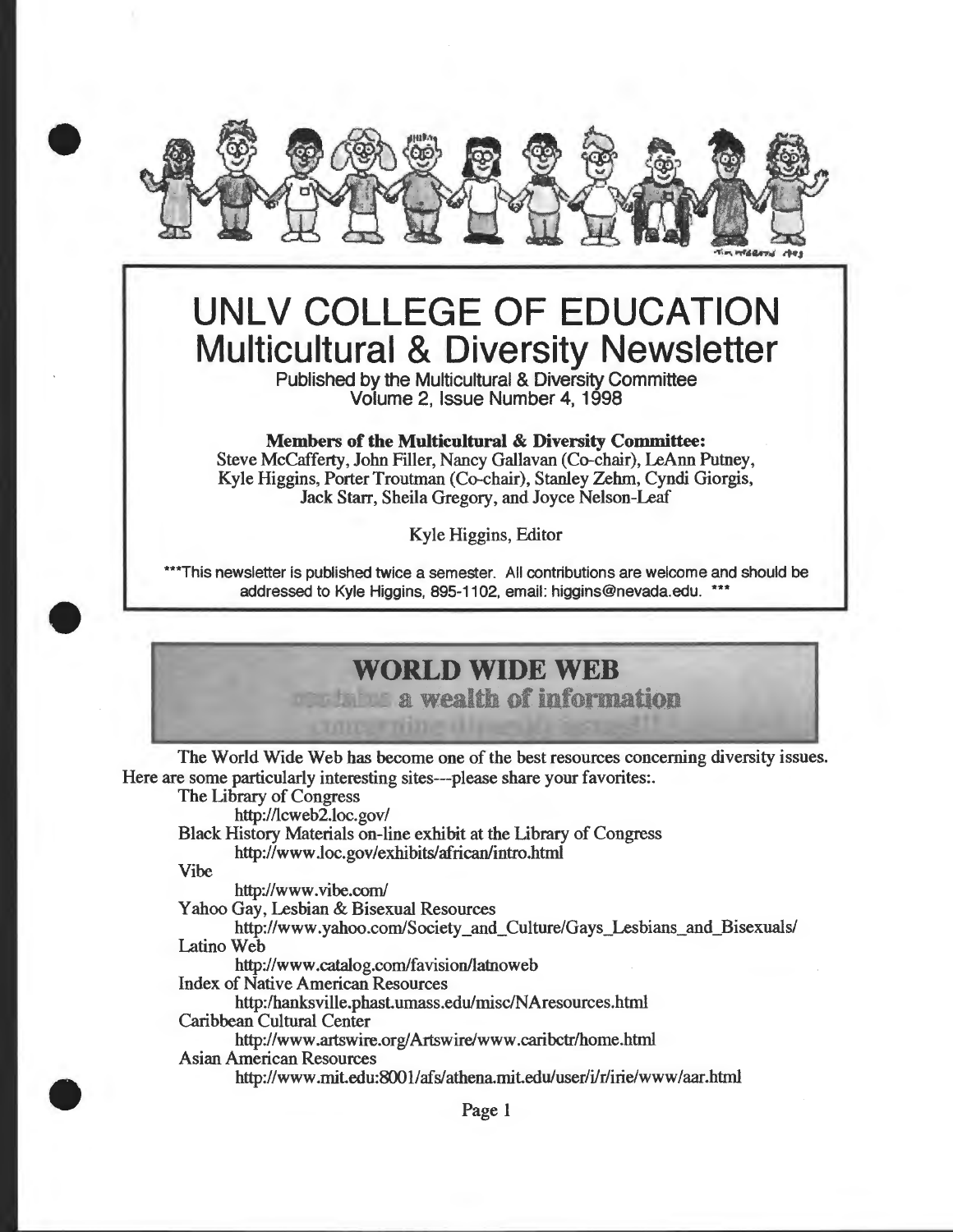## **INVITED GUEST COLUMN**

## **Why We Should Have A Required Multicultural Education Course**

•

•

•

**by** 

**Debbie Sloan Educational Specialist Student Department of Special Education and Beverly Wilson-Wunsch Master's Degree Student Department of Curriculum & Instruction and Donna Murray Master's Degree Student** 

# **Department of Curriculum & Instruction**

As educators and future educators, we will be working with students from diverse groups and all walks of life. Many of us enter this field entrenched in our own culture with no real understanding of how others' life experiences have influenced their values and beliefs. The multicultural courses in the College of Education force us to examine how we came to adopt our values and from where our beliefs originated. No other course in the graduate curriculum forces us to challenge the myths and stereotypes of American society as profoundly as these courses .

As teachers or professionals in the field of education, it will be our responsibility to help our students achieve their highest potential. Culture greatly influences the problems, thoughts, skills, and behavior students bring to the classroom. To develop solutions to the problems and appropriate interactions with students, it is essential to see how culture influences our values, decisions, and actions. Only when we can examine these influences on our own lives, can we begin to see the influence they have on the lives of our students. Knowing how my culture has influence my thoughts and feelings provides a frame of reference for understanding the perspectives of others. Only by connecting with the values and beliefs of our students can we find ways to help our students connect with the subject matter we teach.

The multicultural courses offered in the College of Education help us learn about ourselves by forcing us to inventory our own current levels of awareness, knowledge, and skills,---elements that will directly bear on our ability to function effectively in the diverse situations found in every classroom and school. These courses brought us to a much deeper level of awareness of our own biases,---the necessary first step in becoming empowered to challenge them. Only by challenging the beliefs we bring forward from childhood---usually with little thought of the truth---can we prevent these biases from interfering with our ability to work with diverse groups of students. We must recognize our stereotypes for the unfounded generalizations they are before we can even begin to relate to those different from ourselves. The College of Education multicultural courses enables us to apply generalization rules learned in research methods courses to our own beliefs about people.

Multicultural courses also help those from diverse groups understand how those from the dominant group came to their beliefs. One author of this article comes from a nation where the national motto is "Out of Many, One People." This is a country with many different races, but despite differences all are made to feel equal. In this country we all have equal chances and are not disadvantaged due to color or race. Rather, each person is valued for his/her uniqueness and each person's culture is preserved. Our nationality bonds us despite our differing physical appearances .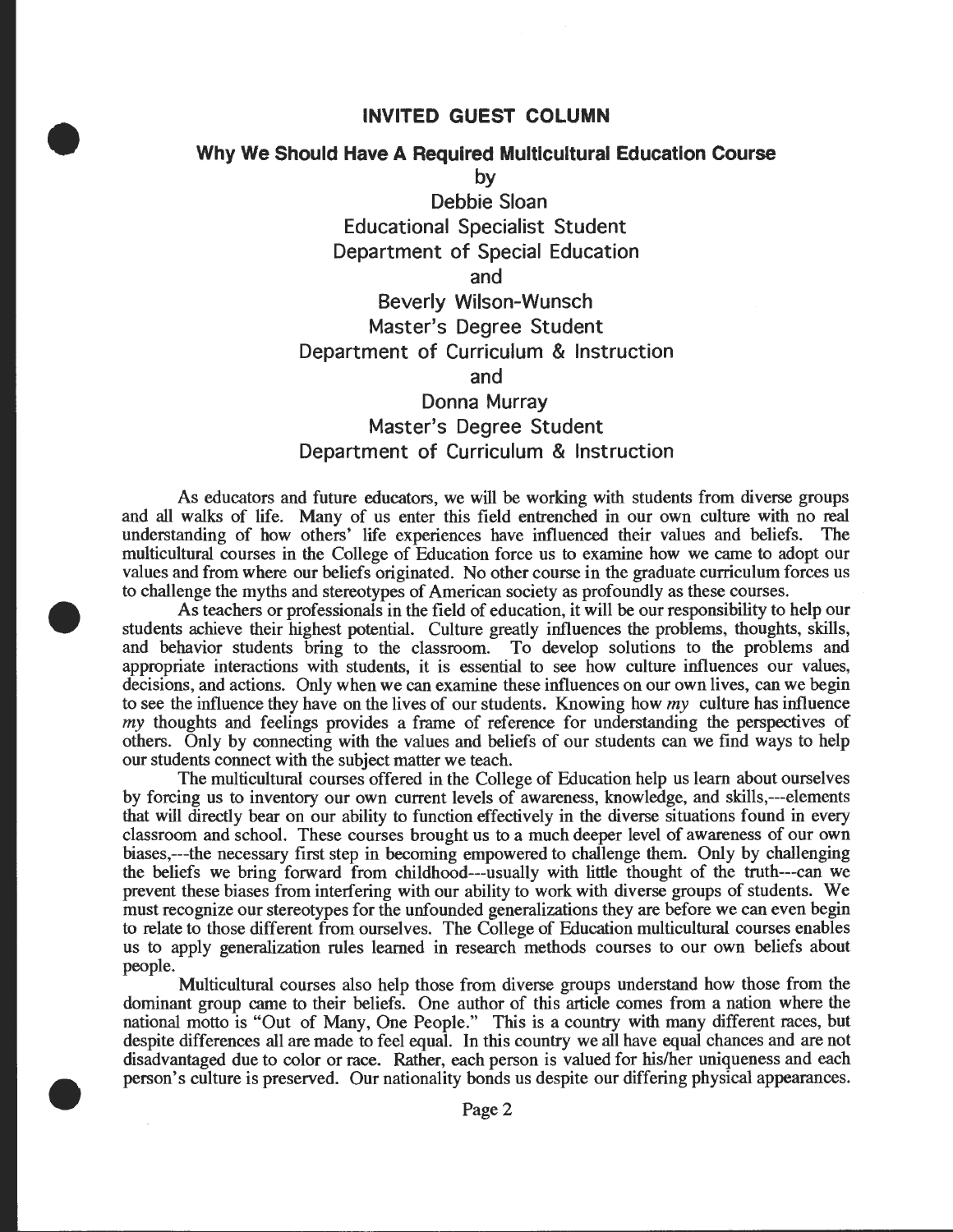Mter completing a multicultural course, it became clear to this author why there is so much confusion here in the United States. People are not made to feel equal. Many children complete 12 years of schooling using textbooks and posters that do not show any people who look like they look. Although the United States has many cultures, the dominant culture has the economic advantage and seemingly wants to "melt" all other cultures into the majority.

•

•

•

The multicultural courses also teach the importance of helping students who are physically or mentally different or who are of different sexual orientations to see themselves as they are---and more important to provide them with examples of successful people who look and act as they do. This is particularly important because many students who take this course have never worked with students who have disabilities or students who are openly Gay, Lesbian, bisexual, or transsexual.

The multicultural courses are the only courses in the curriculum here in the College of Education that teach about diverse groups and how diversity can affect student performance in the classroom. By clarifying our misconceptions about diversity, we are better able to bridge the gap of mistrust and misunderstanding between diverse groups of people. This course teaches us to celebrate the differences and forego the old goal of a "melting pot" America. More importantly, these courses teach one to avoid expecting others to share one's values.

In these courses we learn much about the United States. Many of us learn about an "America" we did not know existed. A book read in some of the multicultural courses, *There Are No Children Here,* by Alex Kotlowitz is a book most of us would not read independently. It tells of horrid living conditions, violence, and injustice in a nation that bears no resemblance to the "America" most of us grew up in and swear allegiance to in school. The scenes in this book are scenes that surely belong on a television broadcast of war in a third world nation. This book opened the eyes of many of us to the reality of life for those who live in conditions of abject poverty. As educators it made us realize that our time will come to convince a teenager earning \$200 a day working for a drug dealer of the importance of school, find a way to combat absenteeism of a child who fears to leave his/her home, or help a child to learn who must work to provide for his/her hungry family. All of us may teach children who reject thoughts of the future as a "waste of time" (Kotlowitz, 1991, p. 121). Reading books such as this provides a learning experience for us that will only help us as we attempt to relate to children from the many "Americas" that exist within the United States. We learn that there are so many different life experiences in our country and that difference is what makes the country strong.

Perhaps the most important thing we take away from our multicultural courses is the recognition of the limits of our own multicultural skills and competencies,---without these courses we would not have the opportunity to recognize our own limits. This recognition is what will provide for our own future improvement and growth---after all, being a good educator means that we never stop learning, growing, developing, and changing.

Reference

Kotlowitz, A. (1991). *There are no children here*. New York, NY: Doubleday.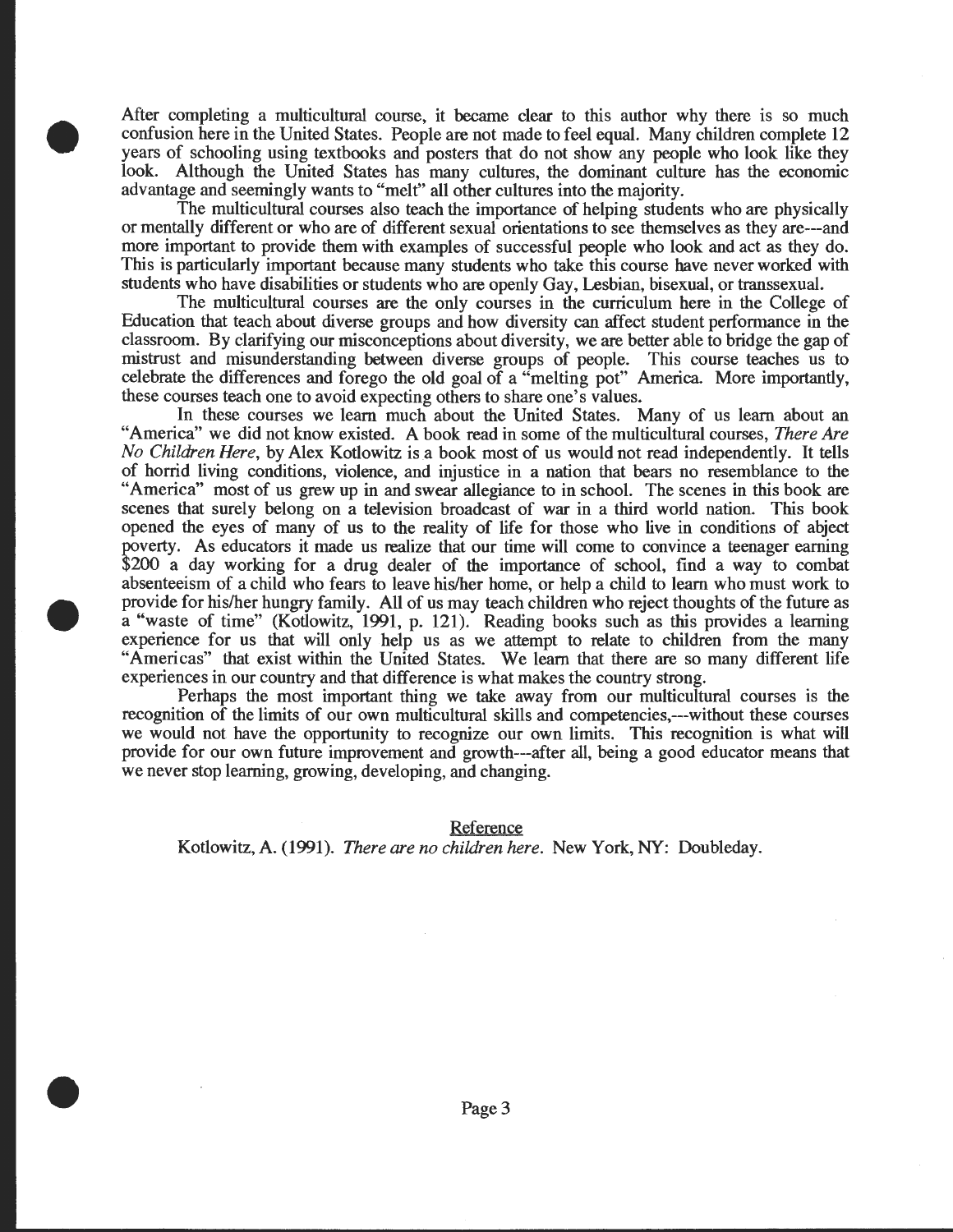## **A QUESTION OF SEMANTICS?**

#### **by Maria G. Ramirez**

•

•

•

It's that time of the year again, when teachers' and undergraduate students' thoughts turn to courses they need to take during the summer. That prompts many to ask about the courses leading to a TESL license. Before you think that this will provide information on the courses to be offered this summer, let me put your mind to rest and say the column will instead address the difference between a license and an endorsement. Why, you ask, it this important? Often times, people ask the wrong questions and get information they think is useless. This happens, not only at the university but with the licensing agency, the Nevada Department of Education. So, what you ask, how you ask it, and the words you use, are all essential for obtaining the answers sought. What should you ask and from whom?

First, the Department of Curriculum and Instruction (C&I) does not offer courses leading to a license in TESL. C&I offers courses leading to only two licenses: elementary education and secondary education. There are additional courses, both at the undergraduate and graduate level, that are offered by the Department, which may be used to obtain an endorsement. Does it matter whether you call something a license or an endorsement? What's the difference between the two?

A license is the initial credential individuals may obtain to permit them to teach, hence a licensed teacher in either elementary or secondary education. There are other types of licenses, but the C&I Department does not offer the coursework leading to the other types of licenses. The license is not offered by the university, only the coursework. The license is issued by the State Department of Education of the respective states of the United States. In the State of Nevada the university does not and cannot license a teacher, but does offer the courses leading to a license. An endorsement can be added to a license and provides the holder of the license with additional teaching areas. There are some restrictions concerning licenses and endorsements but those will not be presented.

Upon careful examination of either the TESL or Bilingual Education documents

provided by the Nevada Department of Education, the reader will see that Nevada offers<br>a TESL Endorsement or a Bilingual a TESL Endorsement or Endorsement to those teachers who meet the requirements. Closer examination of the documents reveals that each endorsement requires "a valid elementary or secondary license." As such, endorsements are added to a license. The Nevada Department of Education grants other licenses besides elementary or secondary education, but those will not be part of this discussion.

A further distinction is needed regarding the endorsement documents issued by the Nevada Department of Education. Listed in each endorsement are the "areas of study" that the coursework should include. Have you ever wondered why the Nevada Department of Education won't tell you which courses you need? It does appear to many that they just don't provide the information teachers request They are actually answering the question but the answer doesn't seem to fit the question. Why is

that? . The Nevada Department of Education cannot specify which courses are needed, only the areas of study. Semantics, you say. Well yes, but why can't they just list the courses? State Departments of Education are the credentialing agency. They set the standards that will govern the license or endorsement. The universities are the institutions which offer the courses, based, of course, on the standards set by the credentialing agency. In other words, the Nevada Department of Education, through the work done by the Commission on Professional Standards in Education, can tell you what areas of study you need but not the courses because that's the responsibility of the umversities.

So, when you ask for the courses you need to take to obtain a TESL license, you'll be told that UNLV does not offer a TESL license. The C&I Department offers the coursework leading to either a TESL endorsement or a Bilingual endorsement. The words used in a question are many times more Important than the question itself.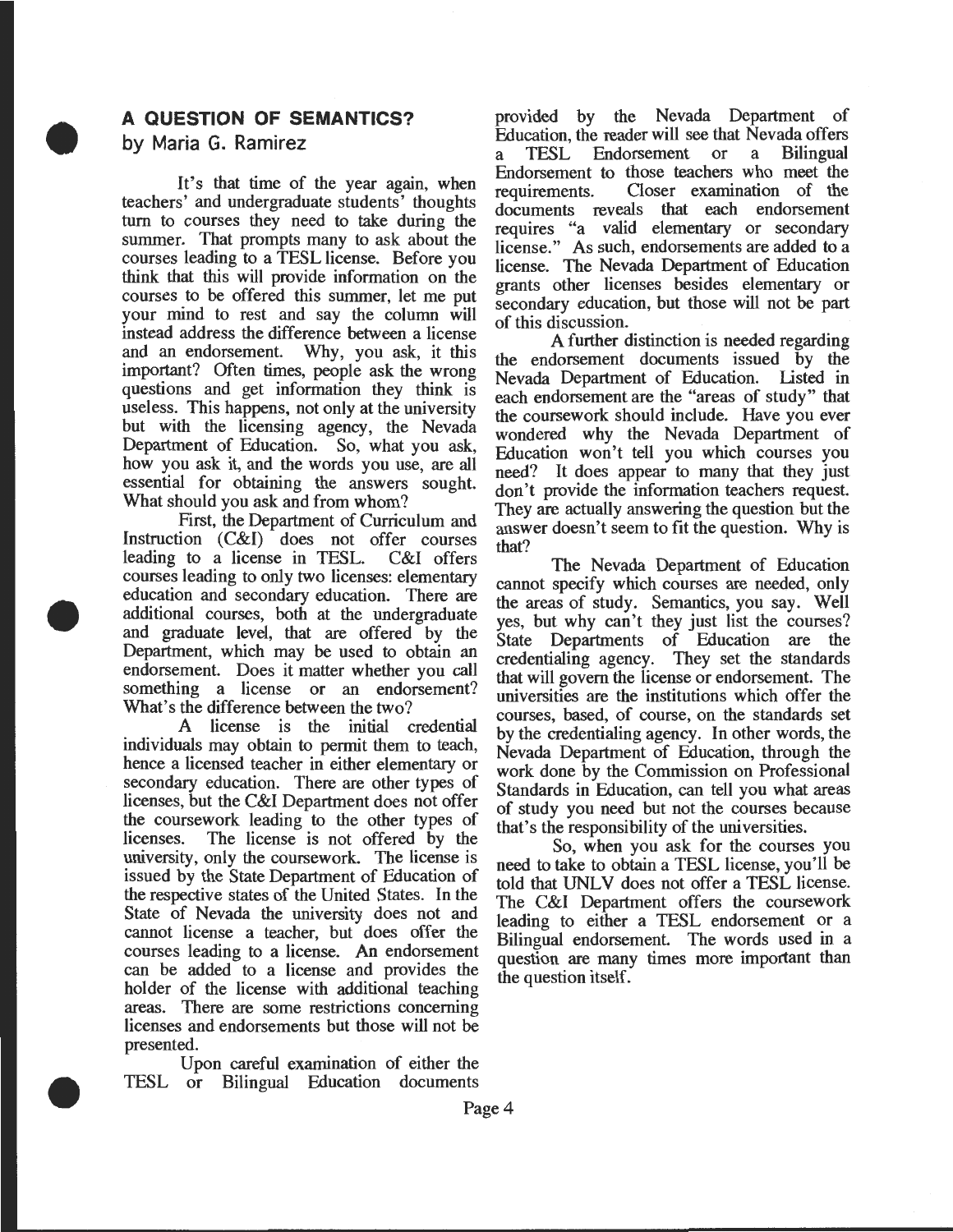# **UNITED STATES ENGLISH AND THE UNZ INITIATIVE by Steve McCafferty**

•

•

•

I was recently at the annual TESOL conference, and was surprised to find in a magazine provided as part of the conference materials an advertisement for United States English exclaiming "Last year our government spent nearly \$10 billion abusing children." The "abuse" referred to is bilingual education which according to the ad can "Handicap a young life outside the classroom" and "Restrict social mobility." Needless to say this was a slip up on TESOL's part, but one that perhaps spurred many to get involved in trying to defeat the agenda of such organizations.

Unfortunately, however, the message that U.S. English was presenting is one that has won popular appeal, and one that, again, unfortunately, is all too often accepted by parents of children whose first language is not English. In fact, it is not uncommon for these parents to request that their children not be enrolled in bilingual classes. They are afraid that bilingual classes will retard the growth of proficiency in English. Basically, parents are anxious to have their children speaking English so that they can enter the mainstream of American life and go on to find "the American<br>dream." Often this is done without Often this is done without consideration of the loss of the first language and culture --- something that is perhaps too distant for the parents to contemplate.

However, the main supporters of this organization (they claim to have over a million members nationwide) are those who see themselves as stemming the tide of linguistic diversity to ensure the continuance of English as the dominant language of this country. Support for this perspective in California has taken the form of the "English for the Children" Initiative, a piece of legislation sponsored by a wealthy California businessman, Ron Unz, who claims that bilingual education "has a 95% annual failure rate" in California schools. The facts he cites have all been refuted (see the NABE News, vol. 21, no. 4, 1998); moreover, historically, before bilingual education was put m place, there was close to a 75% high school drop-out rate for Hispanic students in

California. That rate, according to the latest report of the California Department of Education is now at 5.6%. This, of course, flies directly in the face of the information passed on in the U.S. English ad cited above --- that bilingual education limits social mobility (having a high school diploma is not a deficit to mobility!), and also goes against the claims of Mr. Unz.

At the TESOL'98 conference, Jim Cummins, a leading scholar in the area of bilingual education, reviewed all of the relevant research, coming to the conclusion that even though there may be disagreements as to how effective bilingual education is, that there is essentially no disagreement that it is effective, that is to say, that children who receive bilingual education develop both first and second language abilities, and that there is no reason to believe that this approach in any way stops the growth of English proficiency (there is of course, much support for the perspective that bilingual education actually "speeds up" the process over English-only forms of education).

On June 2, 1998, California voters will face a critical choice. There is certainly reason to believe that much of the information that has been putout by Mr. Unz, U.S. English, and the like, is a distorted. Should you wish to contribute to the fight against the so called "English for the Children" Initiative, two addresses are listed below where you can get information/send a contribution:

Citizens for an Education America: No on Unz 55 S. Flower St. **Suite 4510** Los Angeles, CA 90071 http://www .noonunz.org/

National Association for Bilingual Education 1220LSt. NW Washington, DC 20005 http://www .nabe.org/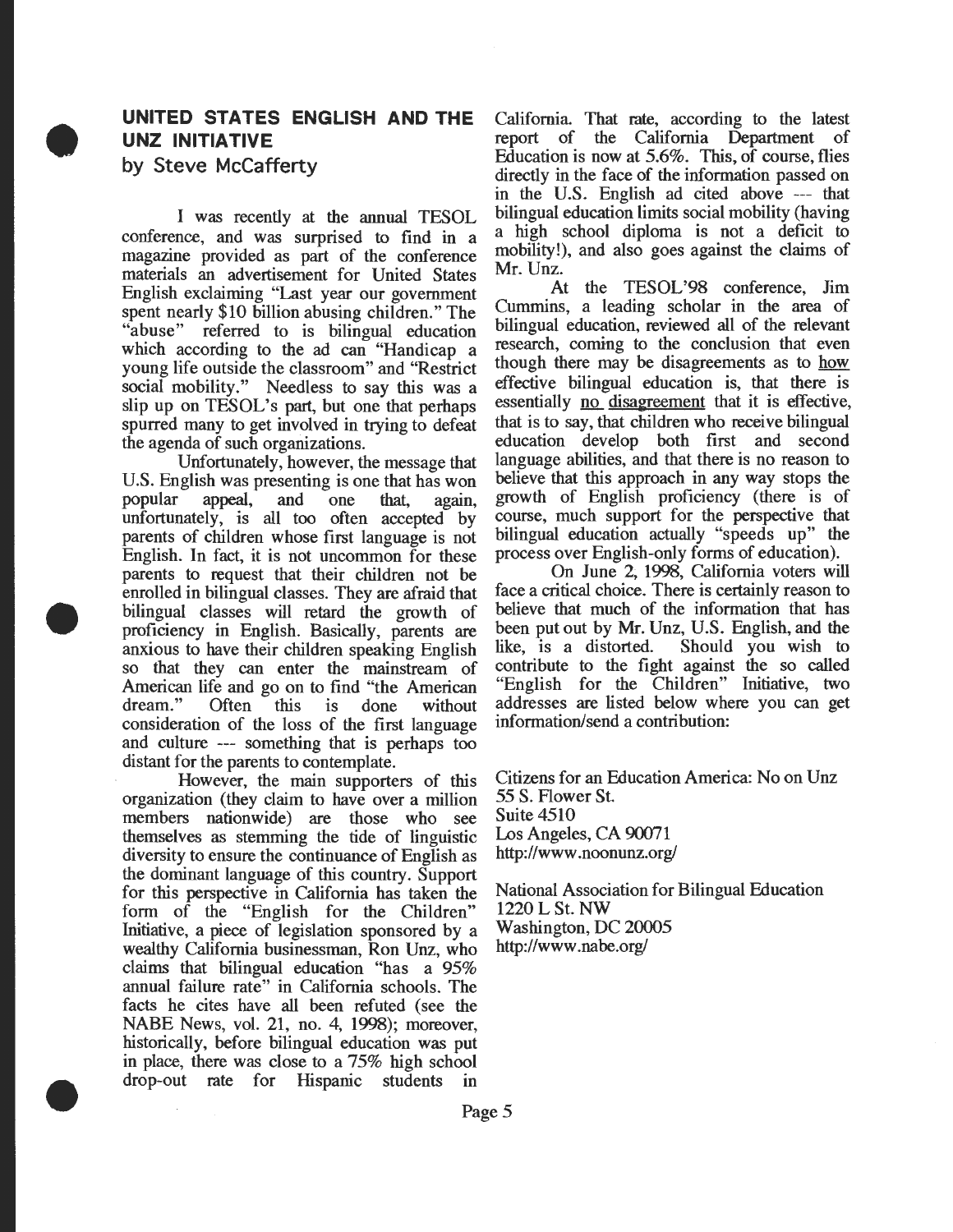### **CHANGING HOW YOU DO THINGS· MAKING ACCOMMODATIONS** . **by John Filler**

•

•

•

. In the last issue we saw how important it is to have a clear understanding of the needs of our students and talked some about how we adapt the activities of our classroom to address those needs. Including children with disabilities who have an IEP or IFSP means far more than just having them present. It means that we are committing ourselves to the notion that, while the general education setting is as relevant for students with disabilities as it is for those without any significant disability, we are probably going to have to make some adaptations. We described the Activities Matrix and discussed how it can be a useful tool for deciding which of the many things that we do with our students are going to need some changes. In this column I want to begin a discussion of the kinds of things that we might need to examine.

I mentioned in my last column that frequently the term *adaptation* is used to refer to changes in content of instruction. The content, or instructional purpose of what we do may require some rethinking. For example, an art activity may provide us with an opportunity to teach social skills as well as a time to explore lines, shape, and color. The outcome for one child may be social skills while for others it is ability to express thoughts and ideas through pictures. Not all children have to learn the same things from each activity. A "good" activity is, m reality, one that allows us to address a variety of needs from different curricular areas. However, a schedule full of activities that allow opportunities to address different skill areas my not be enough. Other kinds of changes may be needed.

Whereas the term adaptation refers to changes in content, the term *accommodation* is used to refer to modifications in instructional arrangements. For example, at the art center most of your students may be able to work together in small groups that are teacher directed. But there may be one student who requires a different arrangement. Perhaps, during this activity, he/she needs the additional structure that one-to-one contact provides. To do this may require that an educational assistant

or a a parent volunteer sit behind the student to prompt and guide as necessary. More likely his/her need for more structure can be accommodated by simply having the teacher position herself/himself closer to the child's table or seat, perhaps to the side or behind directing and responding to others from there. Other examples of accommodation include the use of calculators in math class or, perhaps, allowing the student with a visual/perceptual disability to type the answers to test questions<br>using a laptop computer. Electronic using a laptop computer. communication devices may be used to facilitate communication with peers. Special friends may assist in getting from class to class on time and facilitate social interactions in a variety of ways.

While accommodation may involve more teacher direction and support, the use of specialized equipment and/or structured peer involvement, it can also involve switching to a model of instruction that places more emphasis upon group learning. For example, cooperative learning is one group strategy that has been widely touted as a successful method for including students with disabilities. It deserves some special mention here.

Essentially cooperative learning involves an arrangement whereby individuals work together to achieve a common goal. Traditional<br>classroom arrangements often emphasize arrangements often individual achievement with little attention upon joint goal attainment. In cooperative learning individual actions are coordinated within a group with attainment of the goal largely dependent upon the ability of the group members to work together. While students are required to practice cooperative social skills they are also mdividually held responsible for learning and contributing to the attainment of the group goal. Heterogeneous groupings of students are essential. Cooperative groups consist of members from both genders with a variety of skills and competencies, from differing social backgrounds and from a variety of different racial and ethnic backgrounds. In order to insure that each student has a chance to participate in the group, expectations may need to be mdividualized. According to Putnam (1993), when cooperative learning is employed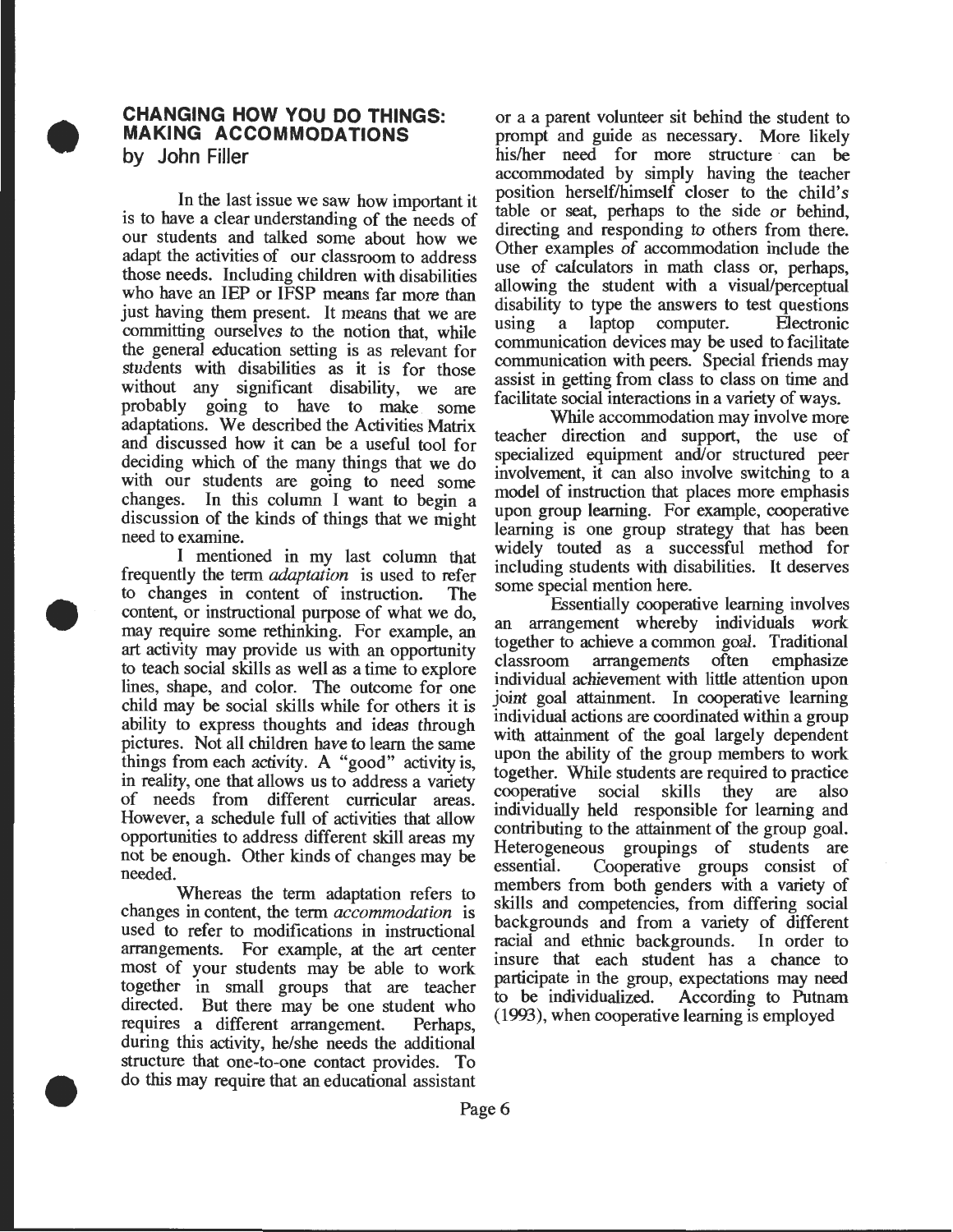one can expect to see the achievement levels of all students increase, there is an enhanced ability to accept and appreciate differences among peers and it is much more likely that students will develop a positive self-image. She describes cooperative learning activities that include students with a variety of disabilities (please see reference below).

Remember, the list of ways to accommodate students with disabilities is bounded only by the limits of our collective creativity and our willingness to try another way. The inclusion of students with disabilities into the general education environment requires all educators to be willing to give up old paradigms of how 'it has always been' and explore alternative methods and mediums of instruction.

#### **Reference**

Putnam, J.W. (1993). *Cooperative learning* and *strategies for inclusion.*  Baltimore: Paul H. Brookes Publishing.

## **CONNECTING CULTURES THROUGH STORIES: CHILDREN WITH DISABILITIES**

**by Cyndi Giorgis** 

•

•

•

As schools move toward full or partial inclusion to provide the "least restrictive" environment as mandated by federal law, it is necessary to find ways to meet the needs of the increasingly diversified student population. As we strive to meet the academic needs of students, we also want to promote positive social interactions among students with and without disabilities. We can move closer to this goal by sharing quality literature that provides a natural cross-curricular link with language arts and health.

Generally we find two types of books focusing on children with disabilities. Fictional stories comprise the first type of book. These stories can be found in both chapter and picture book format in which the disability may or may not be the focus of the story. This is the case with the 1997 Newbery Award book *The View from Saturday* by E. L. Konigsburg which has as one of its central characters, a teacher, Mrs. Olinski, who is also paraplegic. Even though her disability is not the focus of the book, readers learn about her adjustment to teaching from a wheelchair (following a car accident) as well as other insights into her life through the context of her efforts to understand students. Using the narratives of four students, the reader learns why the teacher chose each student to represent their school in the Academic Bowl. This chapter book provides a thoughtful story that will lead to powerful discussions about the life of a person with a disability who is a strong individual with an incredible insight into helping children feel successful.

When the story is told through both text and illustrations, the reader needs to be sure that the illustrations used in depicting characters with disabilities are accurate. One beautifully illustrated book, *Dad and Me in the Morning*  by Patricia Lakin, tells the story of a little boy and his dad waking to watch the sun rise together. The boy's deafness is a subtle subplot to a time of special sharing and anticipation of predawn moments. Robert G. Steele's watercolor illustrations capture the rising light of dawn as well as the love between the boy and his father. Not discussed in the text, but included in the illustrations, are the boy's hearing aid and flashing alarm clock. Both the watercolor illustrations and the language of the text constantly stress the rich. sensations and experiences the boy takes from his soundless surrounds as well as his ability to respond in a variety of ways--signing, speaking, lip reading and gesturing. This poetic story focuses on the simple joys of life that can be enjoyed by us all.

Virginia Fleming's, *Be Good to Eddie Lee* contains Floyd Cooper's impressionistic oil wash paintings in which careful attention to detail has been paid. Christy considers Eddie Lee, a boy with Down Syndrome, a pest because he is always following her around. However, when he shares his superior knowledge of and sensitivity to nature with her, she realizes that Eddie Lee is both wise and independent. When Christy and Eddie Lee compare their distorted images in a rippled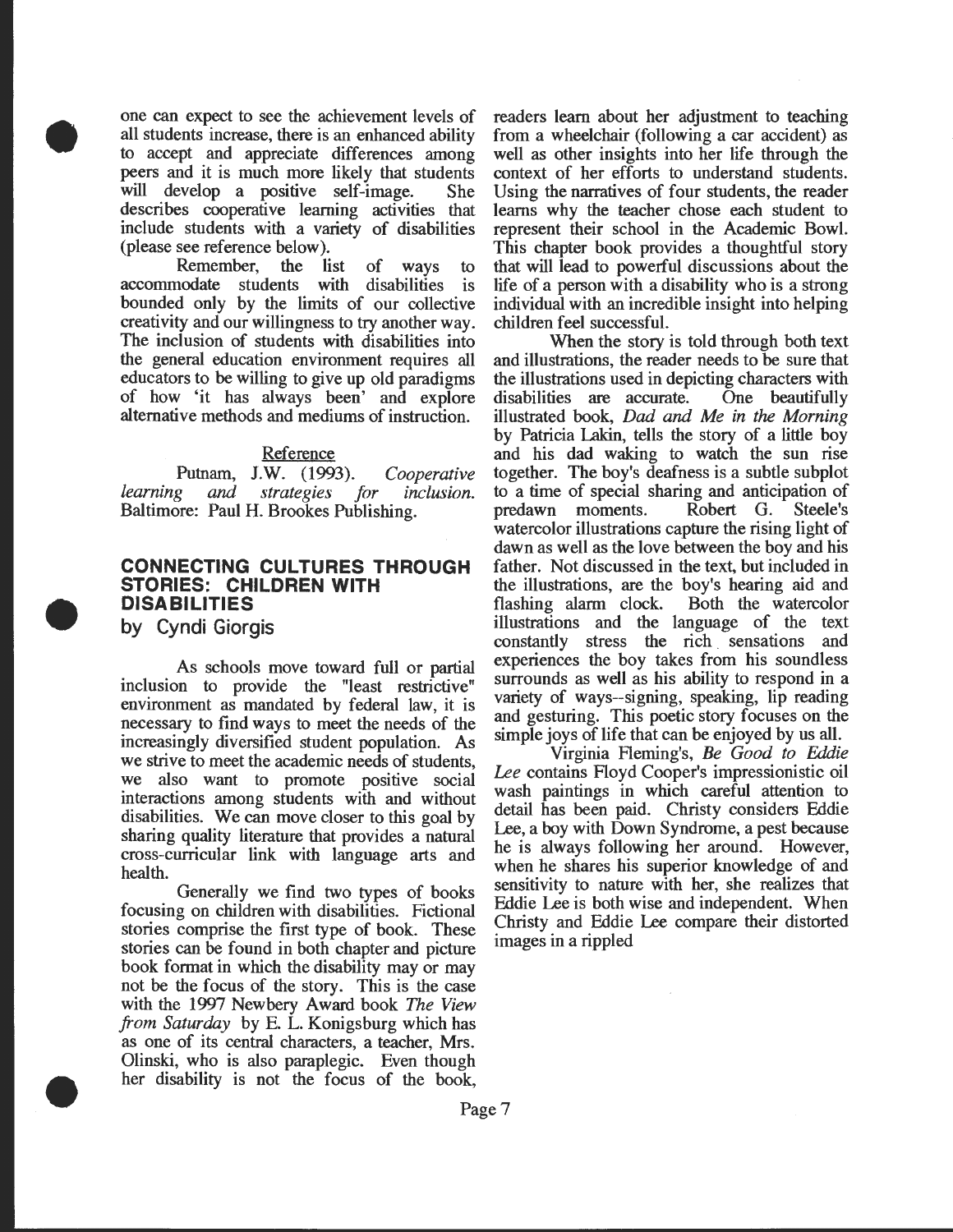pond, the boy tells his friend that she looks

•

•

•

funny, and remarks, "I like you anyway. . .It's what here that counts," as he gestures to his heart. The story conveys a strong message about surface judgments which is further highlighted by the luminous paintings by Cooper.

*How Smudge Came* by Nan Gregory is told through the eyes of Cindy, a young woman also with Down Syndrome. This story explores Cindy's dilemma in knowing what to do with a puppy when her group home won't allow pets. Readers will respond to the universal pet story before the illustrations show that Cindy has a disability. Within the text, we hear Cindy's voice which is both direct and concentrated on one thing--keeping her puppy, Smudge. Lightbum's realistic pictures in soft-tone colored pencil have the same beautiful sense of fragility and steadfastness. These warm illustrations show both the sadness felt by Cindy in having to say goodbye to her puppy, and her pleasure when Smudge has been rescued from the animal shelter and returned to her.

The language used in books dealing with disabilities must also be examined. What language is used in describing the person with a disability? Does the language reflect contemporary usage or fit appropriately within the historical context? Two well-written chapter books focusing on learning disabilities and dyslexia have recently been published. *My Name is Brain Brian* by Jeanne Betancourt tells of a perceptive sixth-grade teacher who works with Brian's dyslexia in an effort to help both his self-esteem and the relationships with his father. Brian learns and uses a variety of strategies to deal with his problems at school and to make friends. *Just Call Me Stupid*  written by Tom Birdseye focuses on ten-yearold Patrick Lowe who has spent five grueling years completing phonics worksheets for his remedial reading teacher, but still cannot read. When his self-esteem is near zero, Patrick meets two wonderful people who tum his life around: his fifth-grade teacher who understands varied reading strategies, and his next door neighbor and classmate, Celina, who appreciate and encourages Patrick's storytelling and artistic talents. Both books are excellent choices for individual and classroom reading and will spark

discussions about self-esteem, disabilities and taking risks.

The other type of book featuring children with disabilities in found in an informational format. *Kids Explore the Gifts of Children with Special Needs* by the Westridge Young Writers Workshop provides a collection of stories stemming from a collaboration between elementary school students and classmates with special needs. The book features ten children with disabilities--fetal alcohol syndrome, brittle bone disease, cerebral palsy, dwarlism, hemophilia, Down Syndrome, hearing and sight impairments, dyslexia, and attention deficient disorder. Each chapter includes a first-person narrative, photos, questions, and answers. By kids, about kids, this is a good child-based resource about disabilities, appreciating differences and writing about community.

Another collection containing real-life stories of children with disabilities is found in *We Can Do It!* by Laura Dwight. This book profiles a multiracial group of young boys and girls, one of whom has spina bifida, two with cerebral palsy, one who has Down Syndrome and another who is blind. The brief, first-person text and clear photographs affirm the book's title, portraying the children using computers; riding bikes; playing with siblings, friends and pets; and learning from teachers and therapists. An attractive book that will dispel readers' fears and pity.

In *Listen for the Bus: David's Story* by Patricia McMahon, readers accompany David Power through his first days in a regular public school kindergarten. David, who is blind and partially deaf, is learning to read in Braille and is helping to teach his classmates sign language. After-school and evening photographs show David with his parents doing a variety of things, including horseback riding and visiting a train station. Color photographs enhance the text and the thoughtful narrative speaks directly to young people. Childlike crayon sketches are also scattered throughout the attractively designed

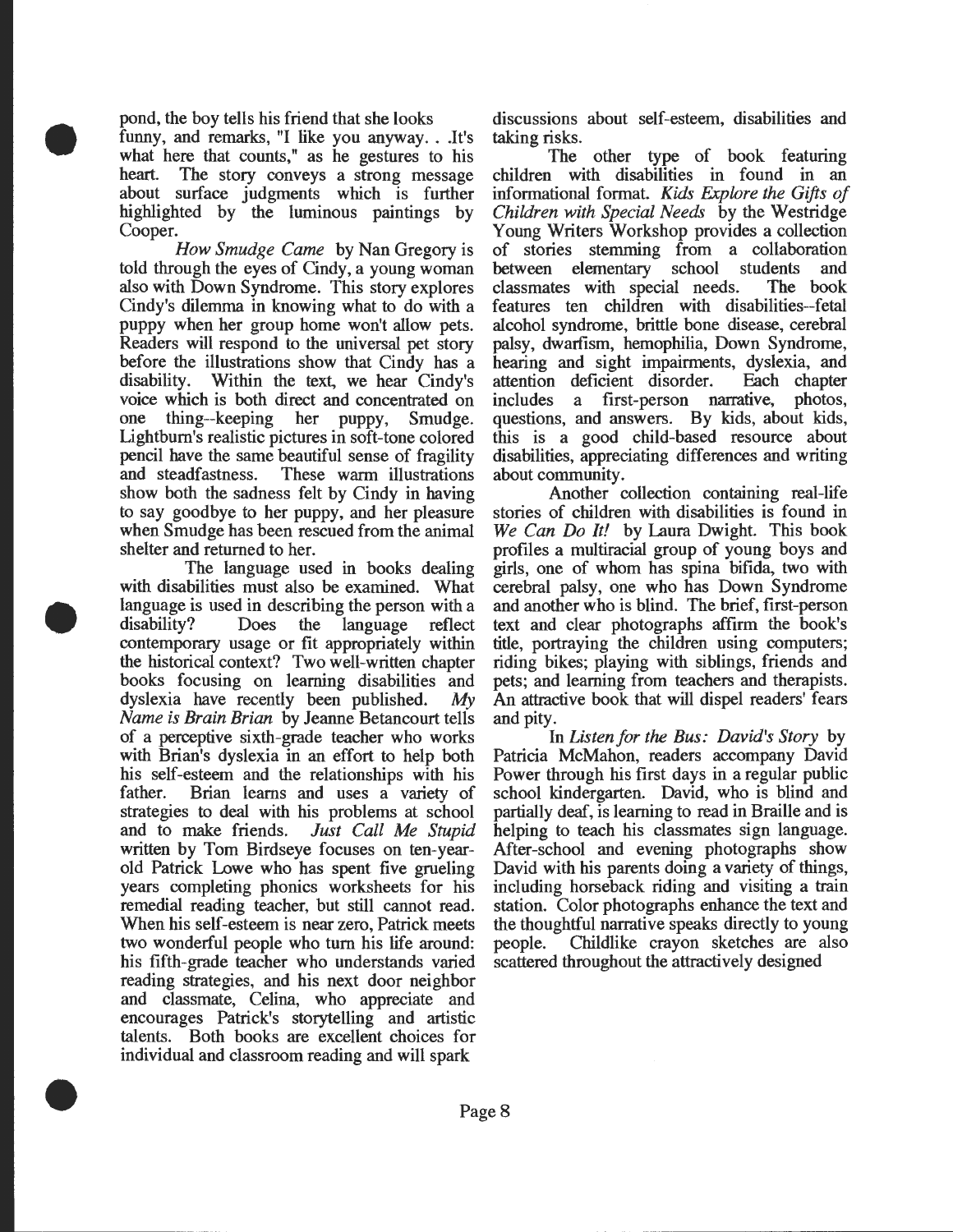book that presents the universality of all children's experiences.

•

•

•

These are just a few of the many books that have recently been published focusing on children with disabilities. Additional books will be reviewed in a later column. We do need to understand that certain books dealing with disabilities may touch on sensitive issues for students and their families. Effective use of these stories depends on knowing the children in the classroom, being thoroughly familiar with the literature, and using good teaching judgment (Vandergrift, 1997). Also, it is important to exercise caution in using books such as these for bibliotherapy without the guidance from individuals with specialized training.

Stories about young people with disabilities can help raise our awareness and serve as a springboard for discussions about needs, emotions, and ethics (Hoffbauer, Hulen & Prenn, 1997). Reading appropriate books about disabilities to share with students will foster positive peer interactions as well as social behaviors while increasing our own sensitivity, knowledge and understanding.

#### References

Hoffbauer, D., Hulen, L., Prenn, M. (1997). *Studying about homelessness.* The Dragon Lode, 15(3), 29-31.

Vandergrift, K. (May 1997). *Dealing with sensitive issues using children's literature*  [online]. Available

http://www .scils.rutgers.edu/special/kay/issues.h tml.

Books Reviewed

Betancourt, J. (1993). *My name is Brain Brian.* New York: Scholastic. 128 pp. ISBN 0-590-44922-2 (pap.)

Birdseye, T. (1993). *Just call me stupid.* New York: Holiday House. 181 pp. ISBN 0-8234-1045-5.

Dwight, L. ( 1992, to be reprinted in 1998). *We can do it!* New York: Star Bright Books. 40 pp. ISBN 1-887-73434-1.

Fleming, V. (1993). *Be good to Eddie Lee.* Ill. by F. Cooper. New York: Philomel. Unpaged. ISBN 0-399-21993-5.

Gregory, N. (1996). *How Smudge came.* Ill. R. Lightburn. Albert, Canada: Red Deer College/Northern Lights. Unpaged.

ISBN 0-802-77522-5.

Konigsburg, E. L. (1996). The *view from Saturday.* New York: Atheneum. 163 pp. ISBN 0-689-80993-X.

Lakin, P. (1994). *Dad and me in the morning.* Ill. R. G. Steele. Morton Grove, IL: Albert Whitman. Unpaged. ISBN 0-8075- 1419-5.

McMahon, P. (1995). *Listen for the bus: David's story.* Photo. J. Godt. Honesdale, PA: Boyd Mills/Caroline House. Unpaged. ISBN 1-5637-368-5.

Westridge Young Writers Workshop. (1994). *Kids explore the gifts of children with* ~pecial *needs.* Santa Fe, NM: John Muir. 115 pp. ISBN 1-56261-156-9.

## **SUGGESTED MULTICULTURAL INFUSION ACTIVITIES**

**by Nancy P. Gallavan and Porter Lee Troutman, Jr.** 

Language plays an essential role in our lives, and the words we select to communicate our thoughts and feelings send powerful messages not only in what we say, but in how we say it. At times our words may not always be respectful of cultural diversity; they may not be inclusive of various groups or individuals. In fact, some of our words may be considered stereotypical or prejudicial. And, unfortunately, we may not even be aware of the limiting words or biased word choices that may have become a regular part of our daily communication patterns in both formal and casual conversations.

Many people have increased their awareness of personal word choices as a result of their attempts to be "p.c." or "politically correct." These folks have adopted new or different language patterns quickly and easily. They incorporate word choices that are inclusive of individuals and groups. These people reflect the attitude shared by our recent COE multicultural education inservice speaker, Gary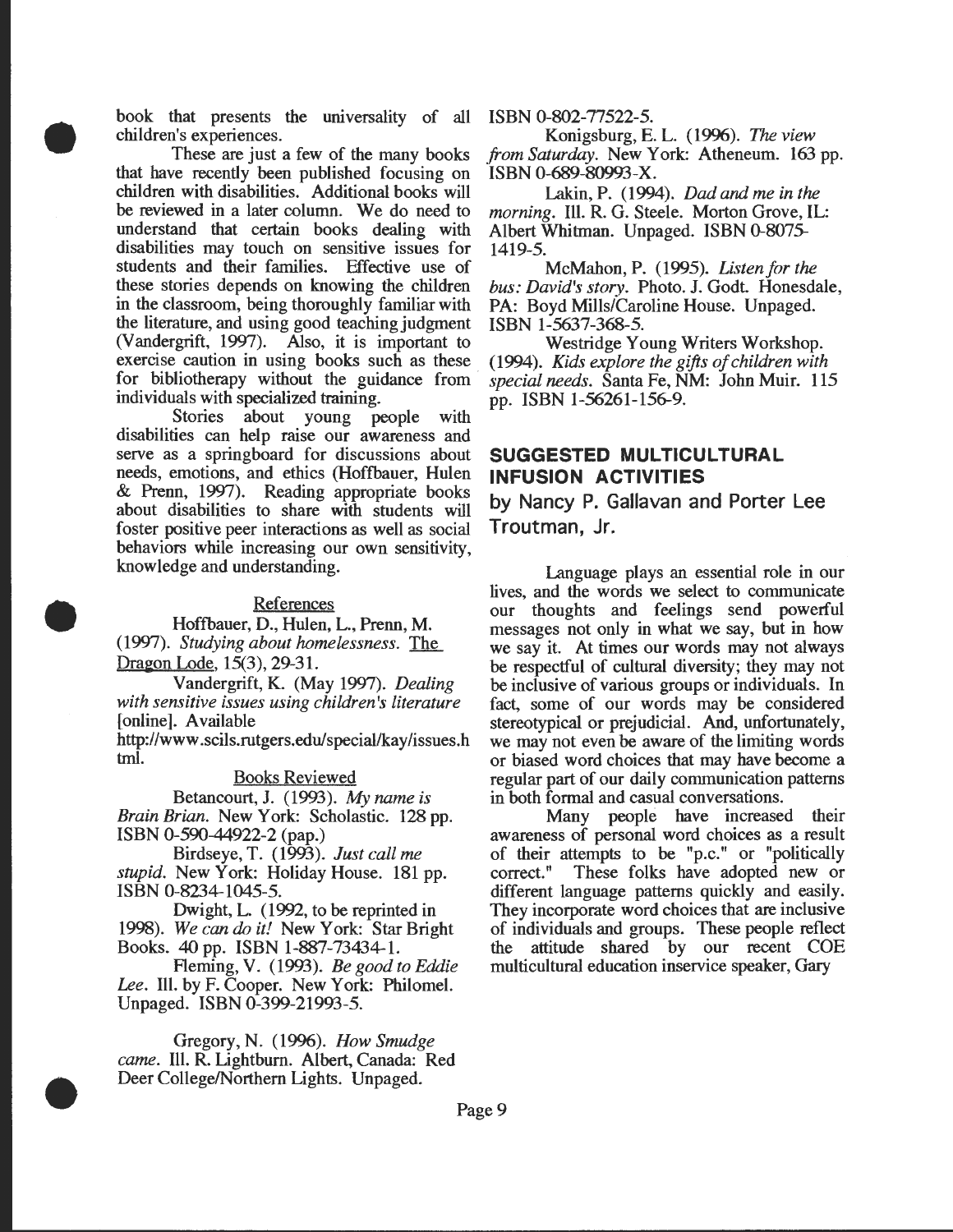Howard from R.E.A.C.H., when he referred to "p.c." as being "personally conscientious."

•

•

•

Other people have shown less awareness, greater reticence, and even open resistance to using bias-free language. Bias-free language includes words that communicate no sexist, racist, or other prejudicial messages relating to ethnicity, religion, social class, sexual orientation, ability, age, size, etc. Bias-free language involves the nouns we choose to identify a particular job or career, the pronouns we select to replace nouns, and the adjectives and adverbs we use to describe a person, object, or behavior.

The issue of sexist language has received much attention particularly since the early 1970s. Many words that refer to jobs or careers in a masculine sense have been adjusted to be less sexist and more gender neutral. For example, words such as "fireman" have been replaced with "firefighter;" "weatherman" has been replaced with "forecaster." Changing the word choice to gender neutral language becomes more precise and powerful as the words reflect the reality that both males and females are employed in those careers. Likewise, gender neutral word choices offer positive role models to individuals of both genders who may want to pursue those fields and to open thinking that the careers should be accessible to both genders. Many people feel that the use of the suffix "- man" simply does not communicate meaning effectively.

Gender neutral language also requires the use of "he" and "she" when speaking generally or when referencing jobs that historically have been held by men. For example, talking about a doctor should not automatically be associated with the pronoun "he" while referencing a nurse is automatically associated with the word "she." Overall, the generic use of "man" or "he" has decreased in both written and oral communication.

Bias-free language also includes removing all references to race, ethnicity, religion, social class, sexual orientation, ability, age, size, etc., to identify a person's characteristics or behaviors in an unnecessary or derogatory manner. Inclusive language seeks to remove the prejudicial references that far too often have become a part of an individual's daily language patterns. Yet, as we all know, changes

have to begin within each of us as we become more aware of our own personal communication patterns and as we adjust the selection of our words by listening to what we say and how we say it.

# **MANAGING CULTURALLY DIVERSE CLASSROOMS**

**by Stan Zehm** 

As classrooms become more culturally diverse, it is important that teacher educators prepare preservice teachers to manage classrooms that will be populated by students who are unlike them. Teaching and managing classrooms would be so much easier if all we had to do was to teach students who were like us. For beginning teachers, it would be a cake walk to take over classrooms at the beginning of the school year where all their students came from middle class families, ate the same foods, practiced the same religion, spoke the same language, learned in the same way, and, like the children in Lake Woebegone, were "all above average." How convenient it would be to prepare a classroom management plan for such a homogeneous classroom.

Homogeneous classrooms will not likely be found by any graduates of our teacher education programs. If we are going to assist our students to provide caring and competent instruction and to organize learning environments that invite the active participation of all students in the culturally diverse classrooms of Las Vegas and Southern Nevada, we must provide these future teachers with the experiences they need to build effective relationships with students who will be very much unlike them. If we do not assist our students to find ways of including all students into full participation in classroom life, we can expect that many of them will push some students, whose cultures, beliefs, and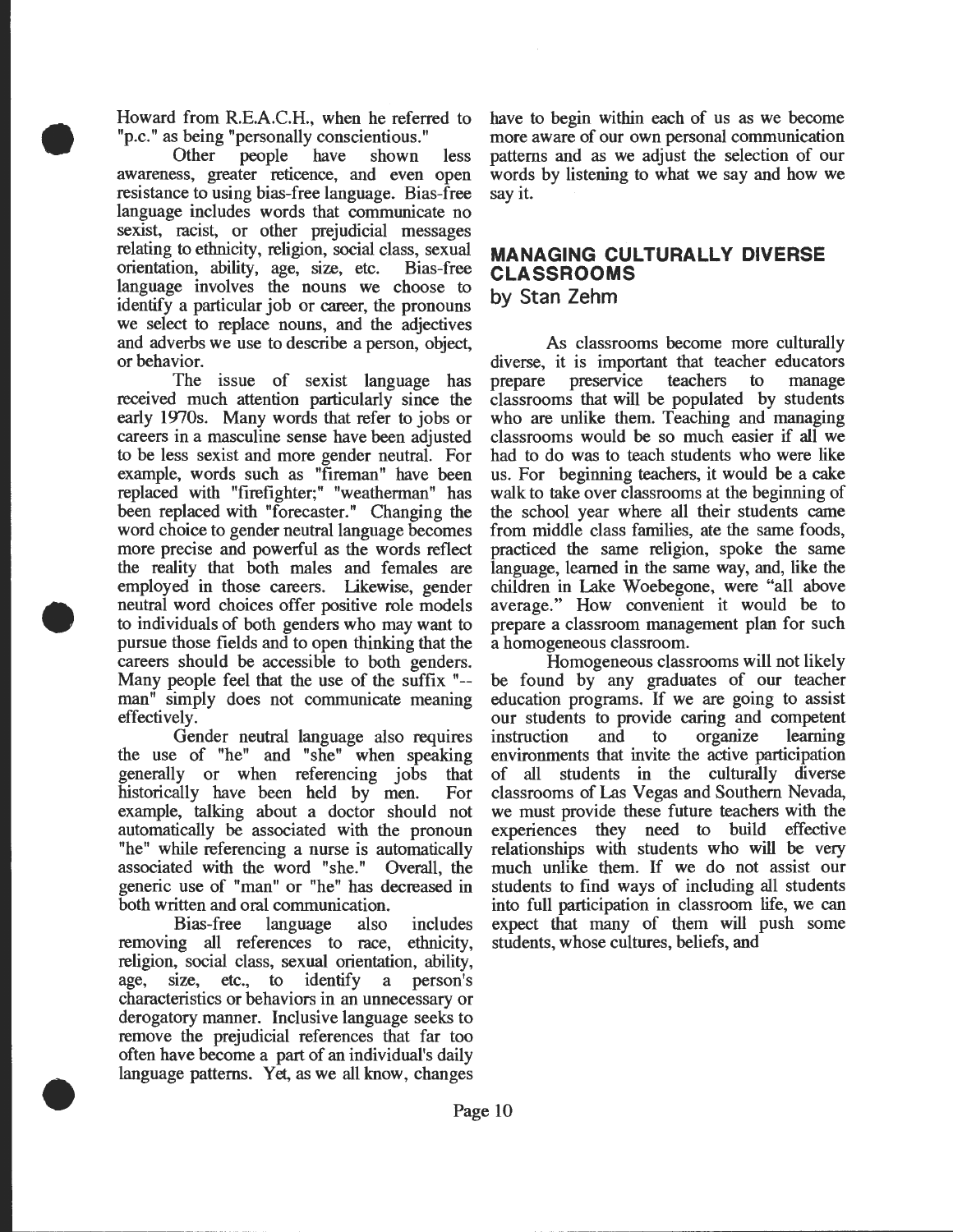challenges they don't understand, into the remote margins of their classrooms where their voices will be stilled, their contributions will be unheard, and their access to genuine learning will blocked.

•

•

•

One of the ways we can work together as teacher educators to assist our students to become more ready to affirm the diversity all students will bring into their classrooms and to find the common ground on which to build classroom communities is to help students broaden their perspectives of classroom management. Conventional approaches to classroom management suggest that teachers are autocratic figures who like managers of business and industry operate in a top down, bureaucratic, and non-negotiatory fashion. Educators who operate in this teacher-centered manner rarely consider where a student is coming from culturally, linguistically, or biographically. Moreover, teachers who employ traditional classroom management models find themselves linked to approaches that handcuff them to using extrinsic forms of student motivation.

Traditional models of classroom management are currently undergoing considerable scrutiny. Many have been challenged as potentially destructive of developmentally and culturally appropriate contexts for learning. In the next issues of my column in this newsletter, I will share with you some alternatives to traditional classroom management practices that are aimed at providing full access to classroom learning for culturally diverse students. These alternatives are a part of a new book I have coauthored with three other teacher educators across the country who share my concern that many culturally diverse students will not find genuine inclusion in classroom learning experiences under current factory models of classroom management I am not making a commercial for our book; I am inviting dialogue intended to focus on additional ways to encourage our students to develop the cultural sensitivity they will need to remain passionately committed to the learning of all students committed to their care.

## **THE GLASS CEILING UNDER A MICROSCOPE: THE UNDER REPRESENTATION OF FEMALES IN SCIENCE**

### **by Julie M. Sammarco**

The under representation of females as students of science from middle and high school through doctoral programs presents not only a problem of social inequity but also a problem of underutilizing talent to its fullest extent to meet predicted work force needs. The lack of females in science has created a vicious cycle in which the relative absence of established female researchers limits the opportunities for young females to see their aspirations mirrored in the accomplishments of their predecessors and to receive the mentoring needed to encourage them to pursue careers in science. Although the proportion of female scientists has increased over the years, it is clear that females still lag behind their male counterparts in obtaining positions of scientific leadership. This will continue unless specific efforts to change this inequity are made. Efforts for change need to be leveled at several targets: encouraging young women to pursue careers in science, encouraging female scientists to become involved in training processes, and fostenng a warmer climate for women in the scientific workplace.

We falsely assume, and quite possibly teach, that the social landscape is a level playing field. It is suggested by Peggy Mcintosh in her book, *White Privilege and Male Privilege*, that we can contribute to the solution of reproducing gender inequalities by talking with our students candidly and critically about gender stereotyped occupations and raising the collective consciousness. Mcintosh contends that, "To redesign social systems, we need first to acknowledge their colossal unseen dimensions." We need not only to encourage our students to aspire to non-traditional careers for their gender, but we also owe them the honest picture of both privilege and oppression in the real world of work versus the mythological world of meritocracy.

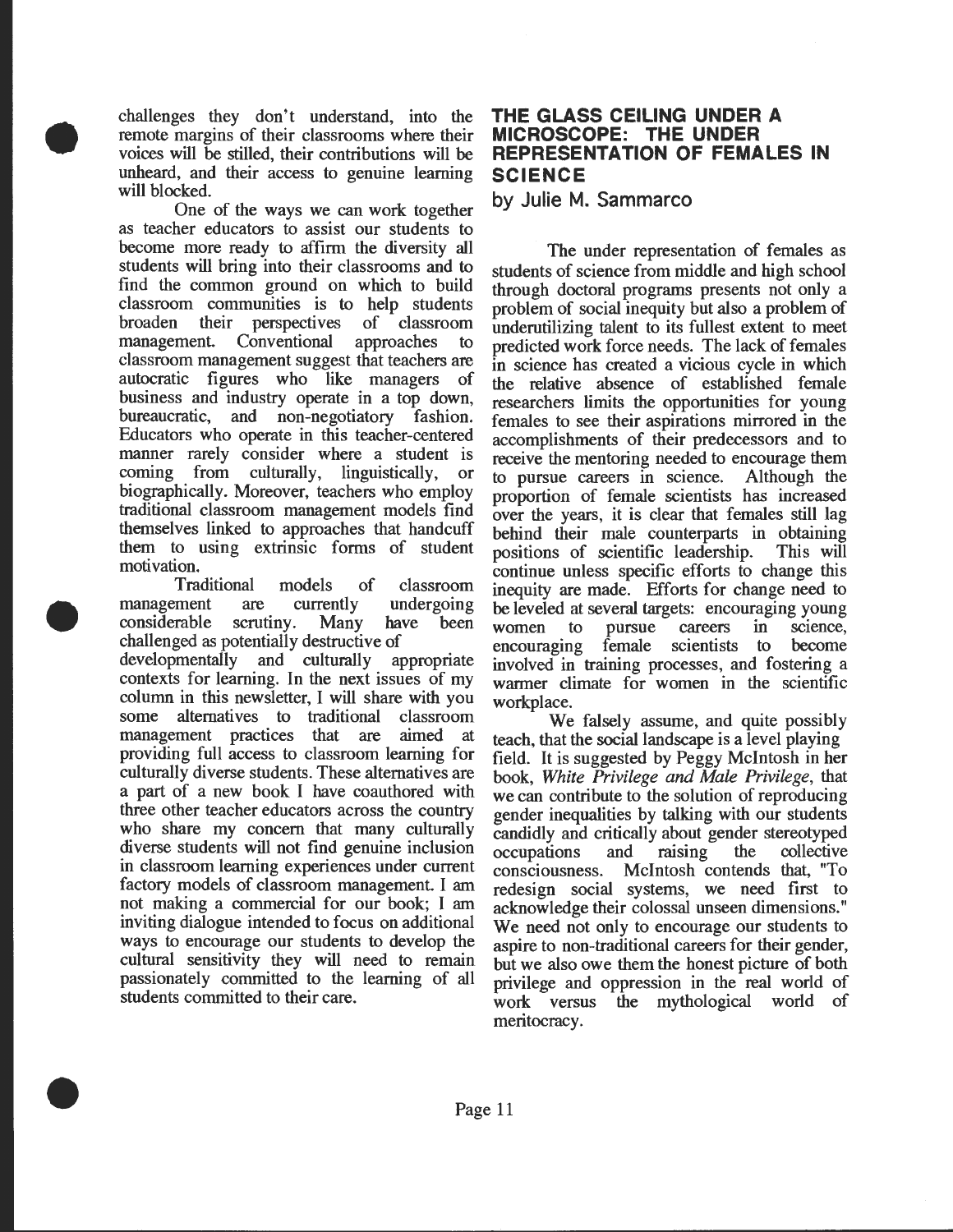From a survey I conducted in 1996, specific suggestions made in response to this issue include: praising females for being smart and not just pretty, mothers taking daughters to work, establishing female shadowing and mentor programs, establishing scholarships targeted for females who wish to pursue science careers, establishing female science clubs, more workshops and seminars such as the Educational Equity Resource Center's *Expanding Your Horizons* Conference that provides opportunities for sixth through twelfth grade girls to interact with professional women in science, and the promotion of females in faculty and administrative positions. These are suggestions,---it is time for education to make them a reality.

•

•

•

Even though today's profile of U.S. medical students reflects that forty percent of the students are female, "increases in the number of females in the sciences have not necessarily translated into improvements in conditions and opportunities for women." Although thirty percent of the doctorates in life sciences are now awarded to women, the salaries of female PhDs "still lag behind those of men with the same numbers of years experience" (Horrell, 1990, p. 267).

If our students internalize the job market, they will carry with them the images of males in power positions and women in subordinate positions as their career destiny. I fear that this may not only cause a decrease in the number of females pursuing science careers, but cause attrition of females already studying science.

It is time that educators develop creative methods of recruiting, retaining, and supporting females in the sciences and in science education. This will be necessary for females to explode the glass ceiling and take their places as full participants in the world of science.

## **AN INCOME OF HER OWN by Joyce Nelson-Leaf**

On April 22, we will bring together 100 eighth grade girls from Orr Middle School and 25 local female business owners on the UNLV campus to engage in entrepreneurship activities; one road to economic independence. On the 22nd, the students will learn how to write a

business plan, market a product in a box, and network with women who own their own businesses. *An Income of Her Own* was developed out of concern for the economic independence of young women. Because of corporate downsizing and advancing technology, we live in a society where we have to train our young people how to **make** jobs, not **take** jobs and that is what we plan to do at this conference.

In 1992, Joline Godfrey, author of No *More Frogs to Kiss* and *Our Wildest Dreams,*  created *An Income of Her Own* to teach young women the language of business, its culture and the networks of business ownership. She looks back upon the myths with which we were raised:

" ... handsome princes, silver slippers, talking mirrors that symbolized love and safety. If she lets down her golden hair, spins the gold, tends the right beast, or kisses the right frog, she was told, all would turn out well. She would be rich beautiful and well cared for by the man of her dreams. And if the spells cast by fairy godmothers didn't work--well, the father who knew best would encourage marriage to a good man who would provide for her and the kids..." (Godfrey,1995).

I remember those stories too. That's why I did not try my best in high school geometry (the handsome prince might not like me if I were good in math). I went to college to find the handsome prince who would carry me off into the sunset. I didn't even find a toad in college. What a waste of good money.

Anyway, that was a few years ago. I met a couple of lizards, some toads and scorpions along the way, but finally realized as I approached 30 years old that I would have to do something for myself.

However long ago that was, one might believe that times have changed. We see more women in power. Young women have so many career choices. They can be carpenters, firefighters, astronauts, CEO's, but not presidents (Wisconsin Dept. of Public Instruction, 1993). There are role models for young women in almost every profession who combine work and family. One might say that the myths of the past have been dispelled.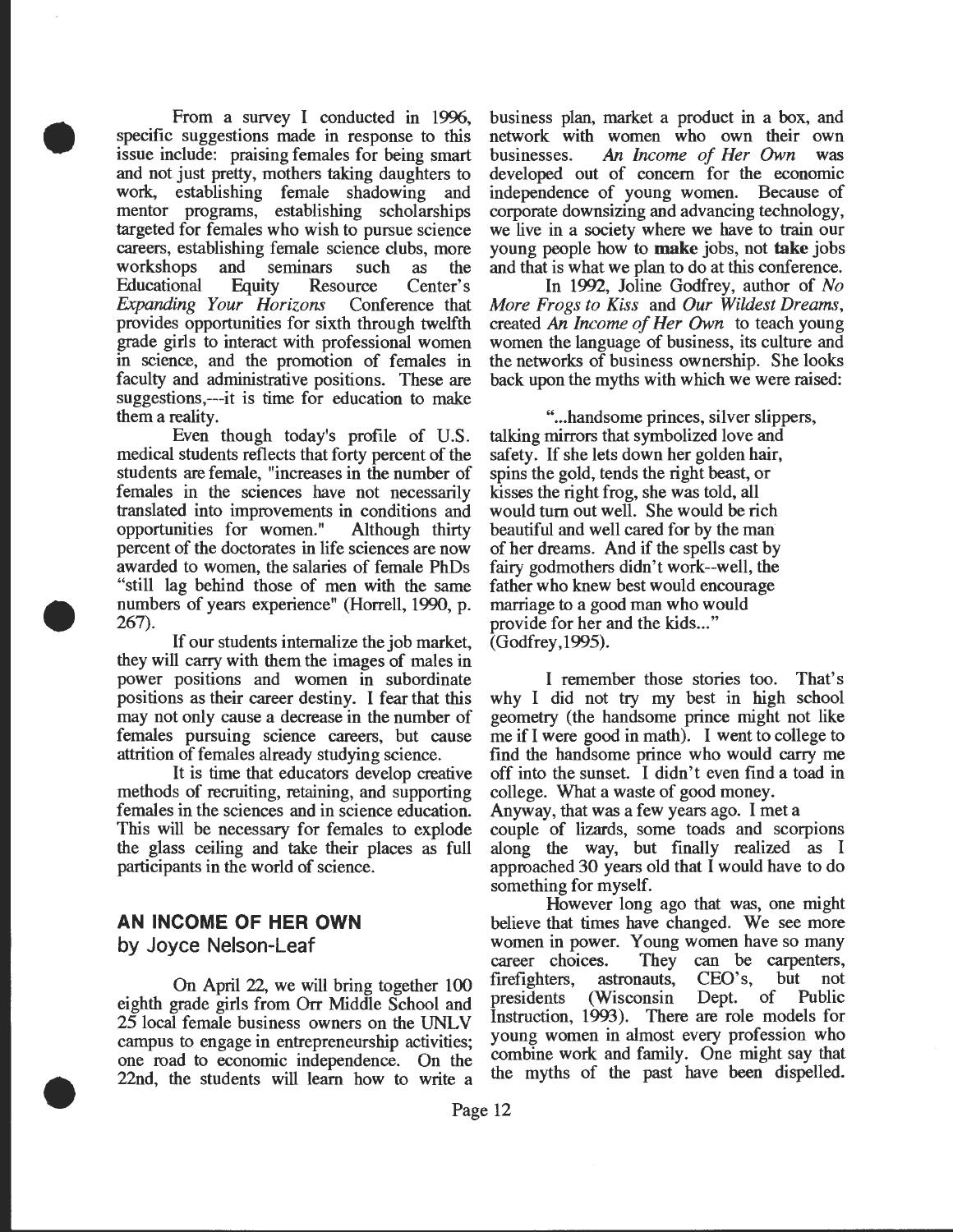Young women know that they can be anything. However, on the surface it may look that way, but it is important to consider some realities and real stories.

•

•

•

I had a call one day a couple of years ago from a woman who had begun her quest for some assistance with the suicide hotline. She was desperate. Her husband had left her and her children and filed for a divorce. He was a prominent attorney and she felt like she had nowhere to go for support for herself and her children. She was trying to get enrolled in a training program for single parents/displaced homemakers but she was turned away because<br>she had a degree. Her degree was in Her degree was in philosophy. What kind of work was she going to get? The reality is that *upon divorce, women take a* 75% *cut in their livelihood* (Godfrey, 1997). We still have women making choices to enter areas of study that have no easily identifiable job skill attached to them. What are their job possibilities? Most likely they exist in retail, day care, or reception work. This brings about another statistic, *""Though* 75% *of women work at paid jobs, 40% of them earn wages below the poverty level. Women hold 2/3rds of all minimum wage jobs* (Godfrey, 1997).

A few years ago, we surveyed pregnant teens in the school district. There are still some students, upon becoming pregnant, who are counseled (not by counselors) into dropping out of school. What does this do for their economic future? Nevada has one of the highest pregnant teen populations in the nation with 1,200 to 1,500 live births per year (Wilgar, 1998). The hard reality is that these are the people who are most likely to be in poverty and remain in poverty. The truth here is *among children age* 5 *or younger who live in poverty, nearly half live in families started by teen mothers* (Godfrey, 1997).

The majority of homeless are women and children. Children make up the greatest number of our nation's people in poverty. *Households headed by single women are the fastest growing segment of the nation's poor*  (Godfrey, 1997).

Last month, I talked to 20 high school students about nontraditional careers. I asked them if they agreed or disagreed with a number of statements relating to gender roles. One female student believed that you could not be a good mother while working full-time as a stockbroker. Although the rest of the students thought that a woman could do both, they believed that a good mother is one who stays home with the children. They also stated that the primary caregiver should be the mother over the father. The reality, *when a woman is confronted with career choice, she still feels that she has to choose between motherhood and career.* 

*Nearly one quarter of women in the United States* -- *more than 12 million individuals* -- *will be abused by a current or former partner sometime during their lives*  (Nevada Commission for Women, 1994). Marrying into violence can happen to anyone and it usually happens to someone who was not raised in a violent home (Brooks, 1998). Whether the abuse is physical, sexual, verbal, or psychological it is a situation from which one may want to remove oneself. However, one of the reasons for staying in an abusive marriage is for economic reasons. The fact is that *50% of women and children who are homeless are on the street because of violence in the home and no economic safety net* (Godfrey, 1997) .

A couple of months ago, I talked to the Frontier Girl Scouts Choices Program for girls on probation. Mter the presentation, I sat with them and listened to what they had to say about their lives. One girl told me about her 27 year old boyfriend with whom she ran away from home to live with when she was 11 years old. She shared with me her involvement with gangs and how she feared for her life because she had stood up to the gang's leader. She showed me her gunshot wounds. She was only 14 years old when I met her.

If you don't believe that the myth of "woman as nurturer and care provider" still exists, then look at the gang involvement of our local young women. They are either sexed into or jumped into a gang which means that they have to have sex with a number of gang members or are beaten by gang members for a certain amount of time until they are accepted by the gang. The females in gangs in Las Vegas serve the males. In the gang, they provide sex, conduct robberies, and drive the car in drive by shootings. Their gang involvement slows when they become pregnant (Riley, 1998).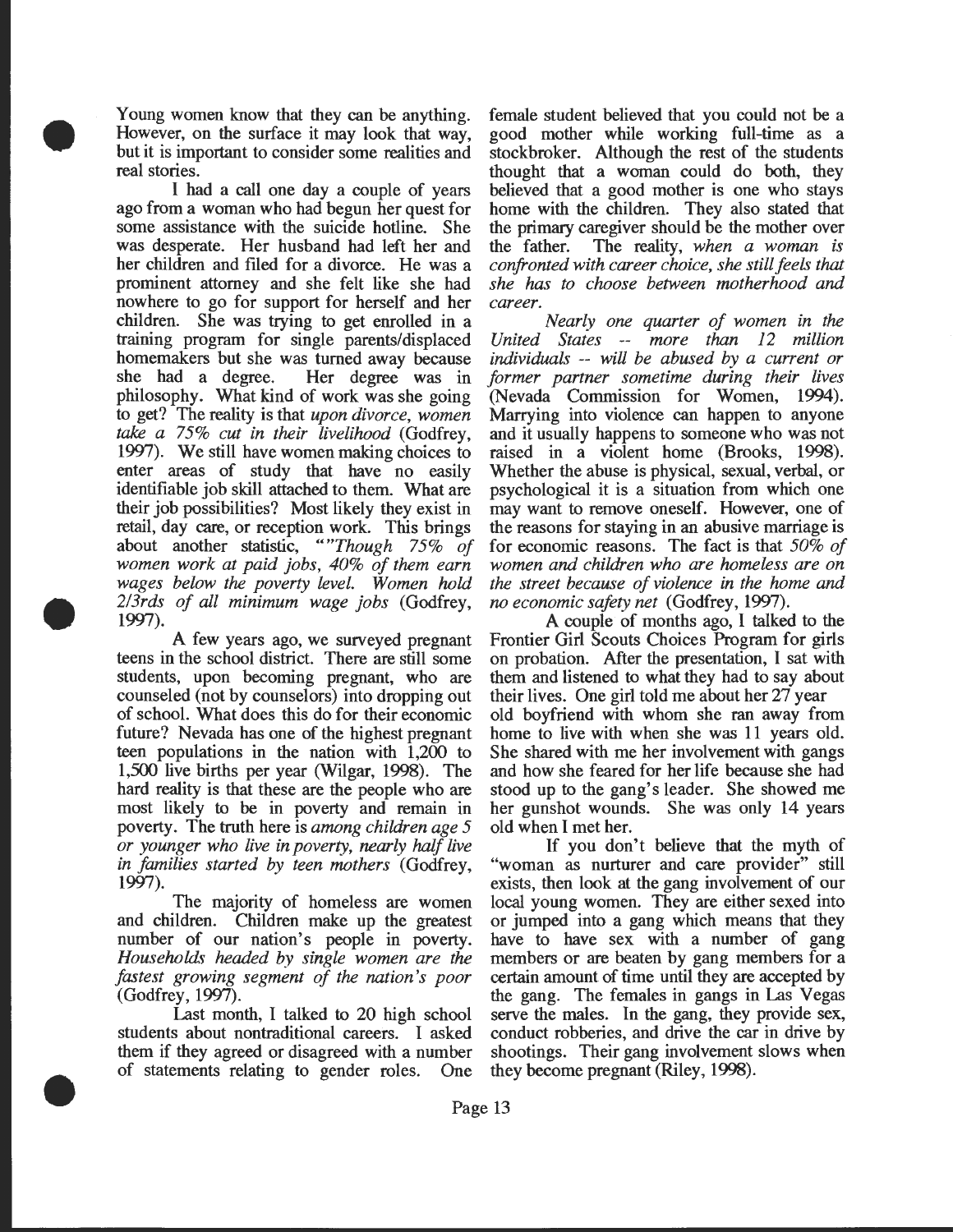Even though we have great female career role models...., even though women can move up the ladder of success...., even though a woman can be found in the House and the Senate...., today, more than ever young women need our help. They need for us to guide them<br>to economic independence. They and their to economic independence. children are our future. I'm looking forward to April 22 and providing this program to young women from Orr Middle School and hope that there will be many more programs like this repeated year after year.

An *Income of Her Own* is a collaborative<br>between the Educational Equity project between the Educational Equity Resource Center, Oark County School District Carl Perkins' Sex Equity, Nevada Power Company Business Development Services American Association for University Women: and Southern Nevada Regional School to Careers Partnership.

For more information contact Joyce Nelson-Leaf, 895-1380 or Vicki Herman, 799-8540.

#### **Sources**

•

•

•

Kathleen Brooks, Assistant Director SafeNest, presentation in COU 711, 1998.

Godfrey, J. (1997). Materials for "An Income of Her Own".

. Godfrey, J. (1995). *No More Frogs to Kiss.* New York, NY: Harper Business.

Nevada Commission on Women (1995). *Domestic Violence. A Handbook for victims and Professionals.* Carson City, NV: State of Nevada.

Riley, R. (1998). Gang Unit, Clark County School District, presentation in COU 711.

Wilgar, M. (1998). School Nurse, Clark County School District, presentation in COU 711.

Wisconsin Department of Pubic Instruction, (1993). *"My Worst Nightmare .... " Wisconsin Perceptions of Being the Other Gender.* Menomonie, WI: State of Wisconsin.

#### **FROM VALUING TAKING ACTION by LeAnn Putney DIVERSITY TO**

Part of valuing diversity in a classroom setting is constructing a perspective in which classroom members perceive diversity as an asset, and having respect for others becomes a common theme in the every day lives of students and teachers. In a prior column I illustrated the notion of teachers and students constructing a commumty based on respect for each other in which they made a contract called the *Bill of Rights and Responsibilities.* They lived by the contract throughout the school year and referred to it often as they learned to work and play together.

This same community of bilingual fifth graders also belonged to a larger community, --their elementary school. Did their ideas of respecting each other extend beyond their<br>classroom walls? In this article, I will In this article, I will demonstrate that they carried the notion of respect and responsibility into their school community as well as into their local neighborhood community .

In this particular school, all four of the fifth grade classes focused on the Holocaust as part of their Language Arts and Social Studies activities. These students learned about social justice from an historical perspective as they focused on the actions of various groups during the time of the Holocaust. The also related those actions to current events. To encourage the students to relate this learning to their local setting, the fifth grade students and teachers began to brainstorm ways of taking *responsible action* in their own lives.

On the last day of April, their homework assignment was to think of a way in which they could take personal action to make something in their neighborhood better. They were to draw a picture of themselves taking this action and they were to consider this a contract,---a promise of an action they would actually take. The next day in class, each student presented his/her drawing m front of the class and promised to take responsible personal action. In one example, Cindy came forward to make her presentation in which she promised to help a friend. The next presenter was a bilingual student, Fanny, who had always been shy at reciting aloud in the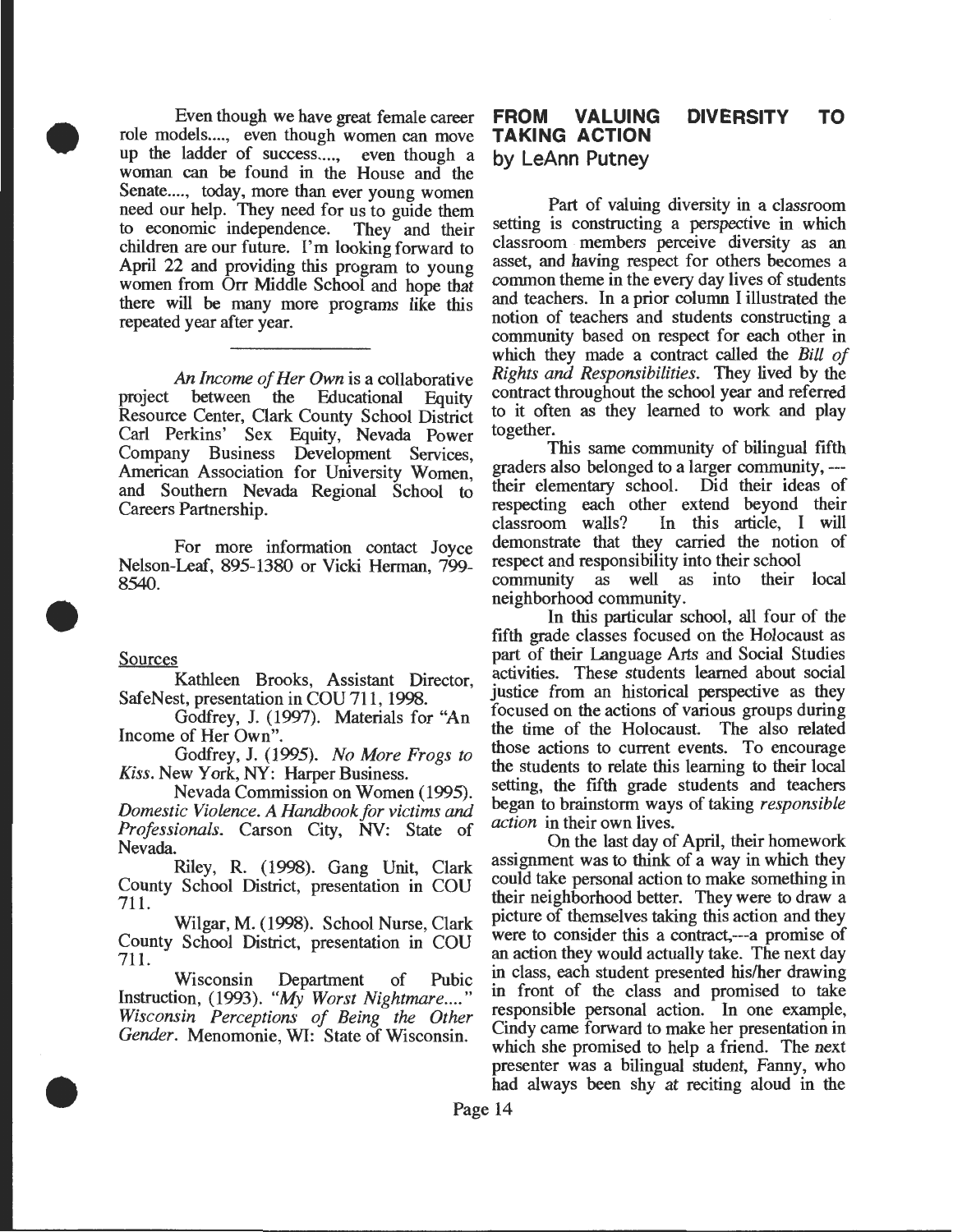class. As she walked to the front to present her drawing, she looked back at her friend, Cindy. When Cindy saw that Fanny was too shy to make her presentation, Cindy went to the front of the room to stand by her friend and help her present her drawing to the class. The teacher pointed out that Cindy's action was a great example of following up on her contracted promise to help a friend.

•

•

•

The next step was to move from taking personal action to taking community action. Each fifth grade class brainstormed what kinds of actions they could take as fifth graders to improve some aspect of their neighborhood community. The teachers met after class and categorized the brainstormed suggestions into four different projects to be completed by committees of students. The teachers made sign-up sheets with each of the four projects listed as a separate action that each fifth grade committee could take. The students were asked to sign up under one committee that interested them.

They had representatives from each fifth grade classroom on each of the committees. For the next three weeks the students worked together on the committees deciding how to carry out the actions. Their *taking action projects* resulted in the following:

 $(1.)$  Neighborhood Cleanup. This committee organized a focus on the neighborhood of the Lower West Side for a day of cleaning up trash. This was followed by a barbecue at a neighborhood park.

 $(2.)$  Anti-drinking and Driving Education Campaign. This project focused on the businesses of the the Lower West Side. The students designed flyers and posters that they distributed to local store owners to post and hand out to customers.

 $(3.)$  Spreading the Word About Tolerant/Intolerant Actions at School. This committee focused on their local classrooms. They visited every class at school and performed<br>a role play for the younger students in which moment we feel disjointed out of balance and a role play for the younger students in which moment we feel disjointed, out of balance, and they asked them to think about their actions and tired. But something quickly distracts us----they asked them to think about their actions and tired. But, something quickly distracts us---it is<br>the decisions they make in their interactions at not our neighborhood---they are not our the decisions they make in their interactions at not our neighborhood---they are not our school.

(4.) Speaking Out: A Letter to the who have *chosen* to do what they do---to Public. This committee focused on the larger themselves and to others. We feel no kinship to community. The committee members, with these young people and, thus, we feel no feedback from all of the fifth graders, wrote a responsibility. We stretch and take another sip

letter to the public explaining why they should all take positive action. They distributed the letter to local newspapers, middle and high schools, the City Council, the Board of Supervisors, and other community agencies.

Each of these projects resulted in positive action and response from the communities they touched. The letter to the local media especially attracted attention as other students in the local area responded with their own letters congratulating the students for speaking out. Some of the high school students who responded were former members of this elementary school and they were please to know that this fifth grade community was carrying on their tradition of taking responsible action. Thus, these fifth grade students and teachers went beyond just talking about what it means to have respect and to be responsible citizens.

They took responsible actions that extended what they learned in the classroom beyond the classroom walls and into their local neighborhoods.

# **SUGGESTED READINGS FOR PROFESSIONAL DEVELOPMENT by Kyle Higgins**

The headlines assault us:

*•Gang Violence: Teen Wars Bring Death to Two •Valley Teen Gangs Flourish •Three Wounded by School Intruders*  • *Youth, 17, Murdered: Victim Shot in Chest •Three Still Held in Gang Deaths •San Gabriel Teenager Shot in the Face •Deputy Escapes Sniper •Sheriff Moving On Gangs •Rosemead Youth Gunned Down: Murder Gang Related* 

 $s(4.)$  Speaking Out: A Letter to the who have chosen to do what they do--to themselves and to others. We feel no kinship to responsibility. We stretch and take another sip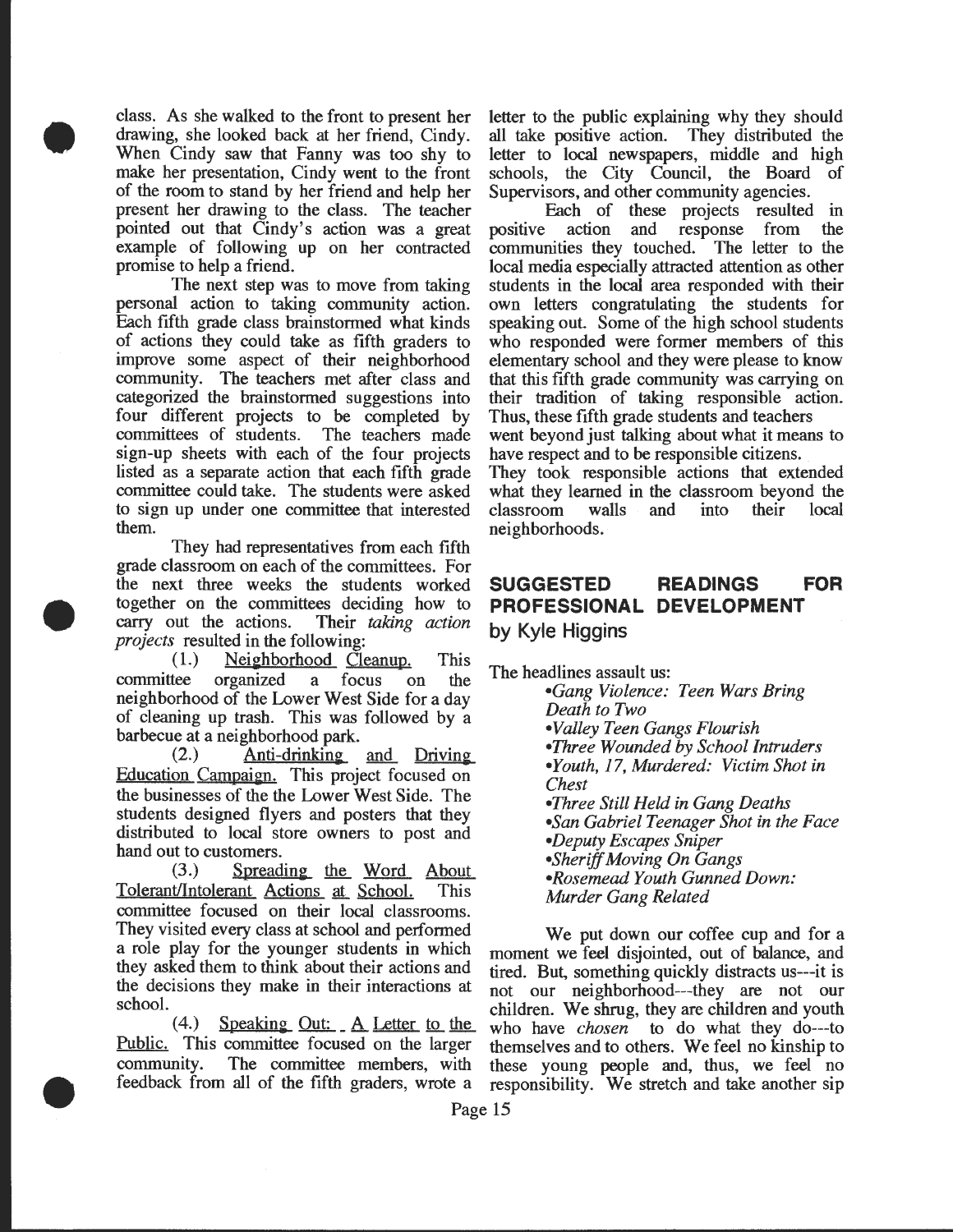of our coffee. Ah, another Saturday morning.

#### *"The overriding attitude from*

*most people is that as long as the gangs stay in their own territory, as long as they war only with each other, they can be pretty much ignored. Most people see them as frightening stereotypes: lethal, faceless, and vaguely These imprecise and distanced images---which don't include the idea that every gang member is an individual---seem to come out of a necessity to erect a protective screen between us and the threatening entity of the gangs. In other words,* if *we don't find out too much about the people who make up the gangs, we can keep them at a safe distance. We are apparently unable to directly confront an entire generation of young Americans who are subliterate and without marketable skills. Who have virtually no options except the gangs"*  (Bing, 1991).

The average life expectancy of these faceless children and youth is nineteen years.

*Cry, child, for those without tears have a grief which never ends.* 

A Mexican saying

#### SOME DATA

•

•

•

Gangs exist everywhere in the United States. No state, no town, no city remains untouched. The data for Nevada for the year 1994 look like this: ( 1.) Las Vegas, 433 driveby shootings, 119 known gangs with 3,508 active gang members; (2.) Reno, 30 known gangs with 493 active gang members; (3.) Elko, 7 known gangs with 70 active gang members; and, (4.) Yerington, one suspected gang-related drive-by shooting (Junior League of Las Vegas, 1995).

Gang activity is endemic to our urban environments, suburban environments, and rural environments. There are Chinese gangs, Central American gangs, Vietnamese gangs, Cambodian gangs, Philippino gangs, Korean gangs, Samoan gangs, Hispanic gangs, Japanese gangs, Mrican American gangs, Anglo gangs, girls gangs, boy gangs, girl and boy gangs, etc. Membership in gangs crosses economic lines---rich, poor, middle class. From Los Angeles, to San

Antonio, to Milwaukee, to Silver City, NM -- gangs are everywhere.

## A BRIEF HISTORY

The history of gangs in the United States dates back to the late 19th century. As the century progressed and negative societal conditions multiplied (e.g., poverty, drugs, proliferation of guns, lack of opportunity, lack of education, lack of jobs) membership in gangs grew as the number of gangs grew. The gangs in the early decades of the 20th century, though at times involved in vandalism, fighting, theft, and other antisocial or delinquent acts, had a benign quality about them. Fighting, when it occurred, was usually done one-on-one without weapons.

In 1927, the first study of gang activity in the United States was done by Thrasher *(The Gang: A Study of 1,313 Gangs In Chicago).*  In this early study Thrasher urged social intervention in the neighborhoods of Chicago in<br>which gangs held a stronghold. His gangs held a stronghold. His<br>ons included providing adequate suggestions housing, above average public education, and extra recreation opportunities in these areas. He felt that the pull of the gangs was related to the quest for new experiences for which all<br>adolescents yearn. Unfortunately, these Unfortunately, these adolescents found only monotony in their neighborhoods---Thrasher's suggestions were ignored.

The oldest street gang in Los Angeles dates back to the thirties and is Mexican American. During this time period the homeboys were called cholos or pachucos. Gang hand signs were invented by these early Mexican American gangs as well as graffiti as a fine art. "My graffiti showed that I was alive, it showed that I meant something, it proclaimed to the world that 'I was!"' (Guerro, 1992).

Sociologists trace recent gang activity back to the 1950s and 1960s with the Black social clubs and the Chicano car clubs. The Chicano cliques had names like the Pharaohs and the Counts and were found in Wilmington, CA and San Pedro, CA. The Black social clubs had names like the Businessmen, the Slausons, the Black Cobras, the Gladiators, and the Boozies. Membership in all groups was based on camaraderie and protection. Again, in these early years it was all about one-on-one combat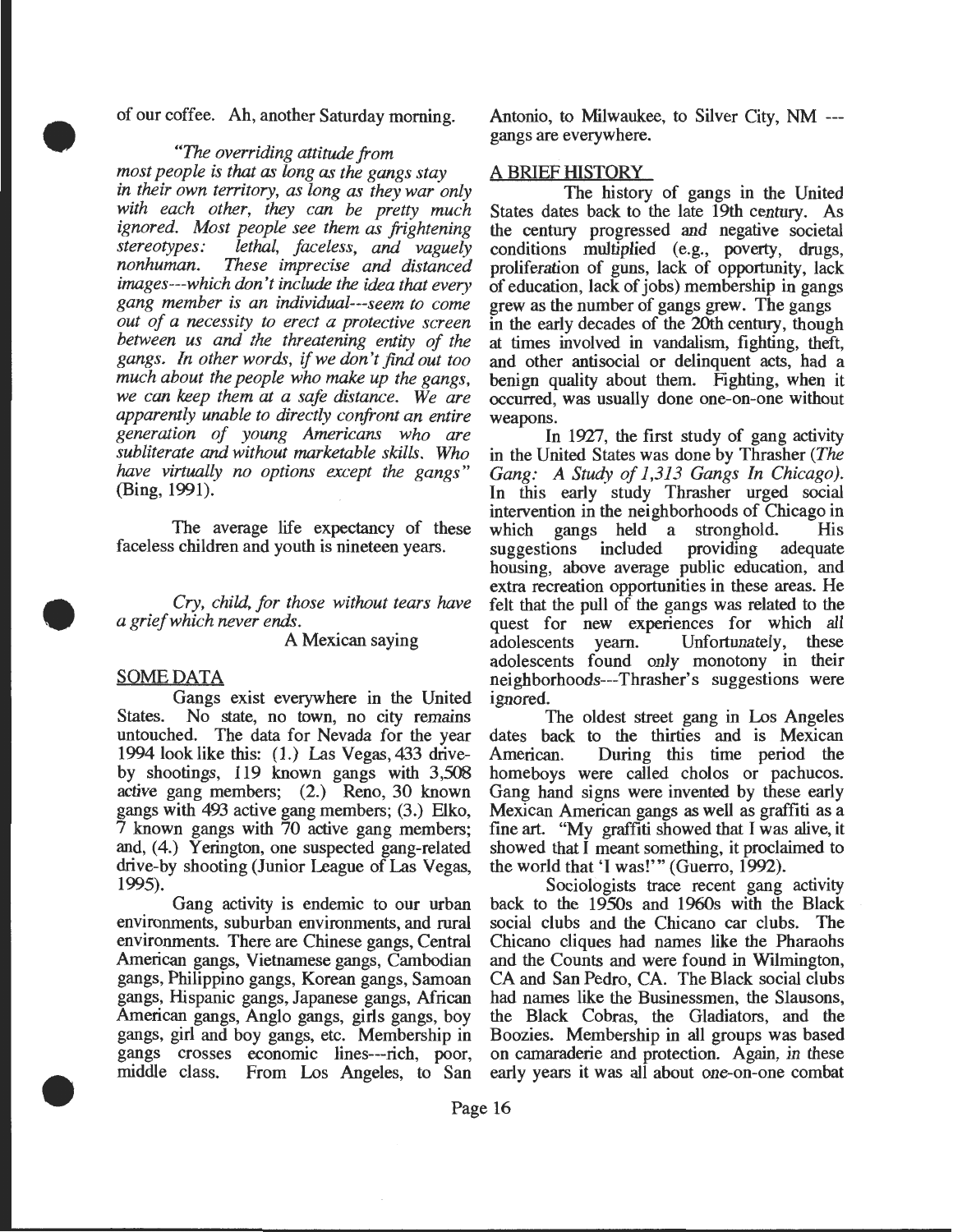with fists. If weapons were used, it would be a chain, tire irons, or bumper jacks.

• In the school year 1968-1969 a young kid by the name of Raymond Washington formed a group at Fremont High School in Watts. The group was involved in a purse snatching in which an elderly woman described Raymond as a "crippled boy who snatched my purse." The 77th Division of the L.A.P.D. christened the group 'the crips '----and the rest is history.

> At the same time in Compton, CA a sixteen-year-old called Tookie, a sophomore at Washington High School, started up the West Side Crips. Soon others organized---the original Pirus on Piru Street formed---they later The name Bloods was taken from African American fighting men in Vietnam---it was a term of endearment.

> Soon low-income, governmentsubsidized housing projects provided the spawning grounds for more Crip and Blood sets (Bing, 1991). There were the Varrio Grape Street Watts, Grape Street Watts, Imperial Courts Crips, Bounty Hunters, Alley Bishops, Block Bishops, Pueblo Bishops, Kitchen Crips, Outlaw Crips, Hoover Crips, Rollin Sixties, etc. In the early 1990s there were thirty-eight known Blood sets and fifty-seven Crip sets in Los Angeles. The largest Crip set, East Coast, had a membership of over one thousand. Some smaller sets claim twenty members or less. The average membership of any set is usually around three hundred.

> For a long time the groups were similar to their predecessors; serious conflicts were rare---usually just one guy being angry with another (Bing, 1991). But in the early 1970s, in a fight over a girl at Horace Mann Junior High School, the interactions between gangs changed forever when a young boy named Bootsie was killed. Guns entered the equation, turf became the issue, and respect became the name of the game.

#### MY POINT

•

•

Seventy years after Thrasher's work, we continue to debate the "gang issue." We ask ourselves the same questions: Who are these gangs? Who joins them and why? What functions do they fulfill? How have gangs evolved? What linkages, if any, are there between gangs and drugs? How does poverty relate to gang membership? What can we do to stop the wave of violence? What can we do to keep children and youth out of gangs? What is going on that we, as a nation, allow the average life expectancy of any young person in the

United States to be nineteen years!?! Why is it that we are not deeply saddened and driven into action when we read the quote from a young Latino participant in the 1992 Los Angeles uprising, "Go ahead and kill us, we're already dead...." (USA Today, May 1, 1992).

Perhaps it is because we rely on the media---a media that often fails to distinguish among different types of gangs and a media that perpetuates stereotypes and, quite often, misinformation. All gangs have very distinctive dynamics, values, membership characteristics, languages, traditions, and organizational structures. There are more gangs than just youth gangs in the United States. We have motorcycle gangs, prison gangs, drug gangs, hate groups, neo-Nazis, skinheads, and militia groups. Some authors have included police and the military in their definition of what constitutes a gang (Bing, 1991; Rodriguez, 1993; Shakur, 1993).

But, perhaps more that anything, it is our own ignorance about gangs. Most of us truly know nothing, but what we read, watch on TV, or see in the movies. Yet, we prepare educators- --many of whom end up teaching in schools in which many of their students claim gang affiliation---both at the elementary and secondary levels. What knowledge can we as faculty impart to our students concerning gangs? What affective as well as educational techniques can we suggest they try in their classrooms? How can we help them accept the challenge of working with these children and youth rather than running away from the challenge? How can we, next Saturday morning as we sit sipping our coffee and reading our newspaper, *feel* kinship to these young people and *take* responsibility?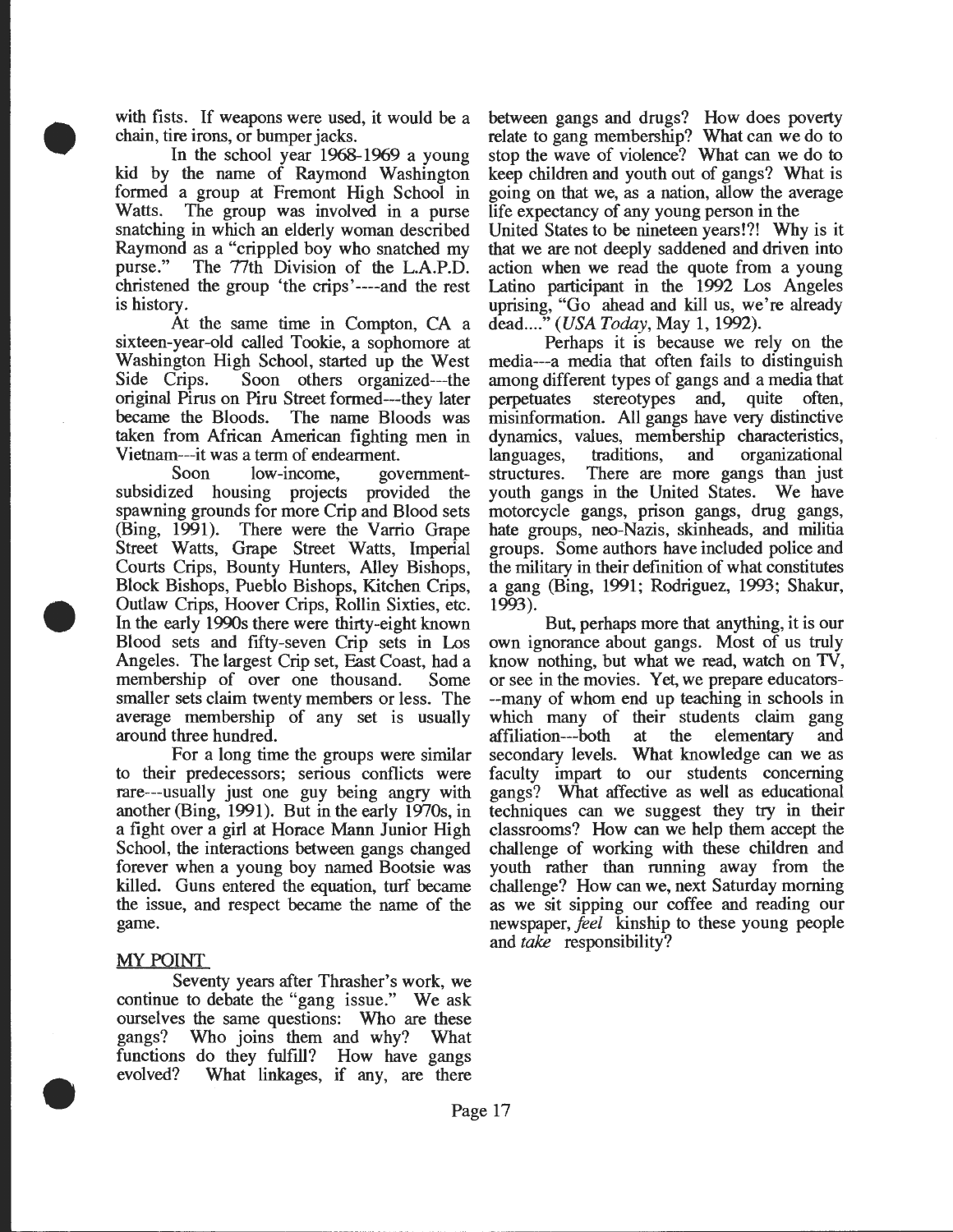*The universe, which is not merely the stars and the moon and the planets, flowers, grass, and trees, but other people, has evolved no terms for your existence, has made no room for you...* 

James Baldwin, *The Fire Next Time* 

How can we make room for these children and youth?

I suggest we begin by reading. And, as usual, I have a list. There are other books, but these are some of the very best.

Remember, as Luis Rodriguez tells us in his book La *Vida Loca,* "the more we know, the more we owe," (1993, p. 11).

#### SUGGESTED READING

•

•

•

*Identity* & *Inner-City Youth : Beyond Ethnicity and Gender* (1993) by Shirley Brice Heath and Milbry W. McLaughlin. ISBN 0- 8077-3252-4

*Always Running:* La *Vida Loca: Gang Days in L.A.* (1993) by Luis J. Rodriguez. ISBN 1-880684-06-3

*Do or Die* (1991)by Leon Bing. ISBN 0-06-016326-7

*Monster: The Autobiography of an L.A. Gang Member* (1993) by Sanyika Shakur, A.K.A. Monster Kody Scott. ISBN 0-87113- 535-3

*8 Ball Chicks: A Year in the* 

*Violent World of Girl Gangsters* (1997) by Gini Sikes. ISBN 0-385-47431-8

*Uprising: Crips and Bloods Tell the Story of America's Youth in the Crossfire*  (1995) by Yusuf Jah & Sister Sha'Keyah. ISBN 0-684-82537-6

*The Ice Opinion* (1994) by Ice T. ISBN 0-312-10486-3

*At-risk Youth in Crises: A Team Approach in the Schools* (1994) by Sharon Morgan. ISBN 0-89079-574-6

*Rats in the Trees* (1990) by Jess Mowry. ISBN 0-936784-81-4

*Way Past Cool* (1992) by Jess Mowry. ISBN 0-374-28669-8

*Lives on the Boundary: The Struggles and Achievements of America's Educational Underclass* (1989) by Mike Rose. ISBN 0- 14-012403-9

*At-risk Youth: A Comprehensive* 

*Response* (1993) by **J.** Jeffries McWhirter, Benedict McWhirter, Anna McWhirter, & Ellen McWhirter. ISBN 0-534-19842-2

*A Kind and Just Parent: The Children of Juvenile Court* (1997) by William Ayers. ISBN 0-8070-4402-4

*No Matter How Loud I Shout: A Year in the Life of Juvenile Court* (1997). Edward Humes. ISBN 0-684-81195-2

*Lethal Passage: How the Travels of a Single Handgun Expose the Roots of America's Gun Crisis* (1994) by Erik Larson. ISBN 0- 517-59677-6

*Working in the Dark: Reflections of a Poet of the Barrio* (1992) by Jimmy Santiago Baca. ISBN 1-878610-08-2

*The Other Side: Notes from the New L.A., Mexico City, and Beyond* (1992) by Ruben Martinez. ISBN 0-679-74591-2

*Foxfire: Confessions of a Girl Gang*  (1993) by Joyce Carol Oates. ISBN 0-525- 93632-7

*There Are No Children Here: The Story of Two Boys Growing Up in the Other America* (1991) by Alex Kotlowitz. ISBN 0- 385-26556-5

*Better Schooling for the Children of Poverty: Alternatives to Conventional Wisdom*  (1991) by Michael Knapp and Patrick Shields. ISBN 0-8211-1022-5

*Diversity & Motivation: Culturally Responsive Teaching* (1995) by Raymond Wlodkowski & Margery Ginsberg. ISBN 0- 7879-0126-1

*Staying in School: Partnerships for Educational Change* ( 1995) by Ian Evans, Terry Cicchelli, Marvin Cohen, & Norman Shapiro. ISBN 1-55766-173-1

*Preparing Teachers for Urban Schools: Lessons from Thirty Years of School Reform*  (1993) by Lois Weiner. ISBN 0-8077-3250-8

*Teaching for Meaning in High Poverty Classrooms* (1995) by Michael Knapp. ISBN 0-8077-3423-3

*Going Down to the Barrio: Homeboys & Homegirls in Change* (1991) by Joan Moore. ISBN 0-87722-855-8

*Streets of Hope: The Fall and Rise of an Urban Neighborhood* (1994) by Peter Medoff & Holly Sklar. ISBN 0-89608-482-5